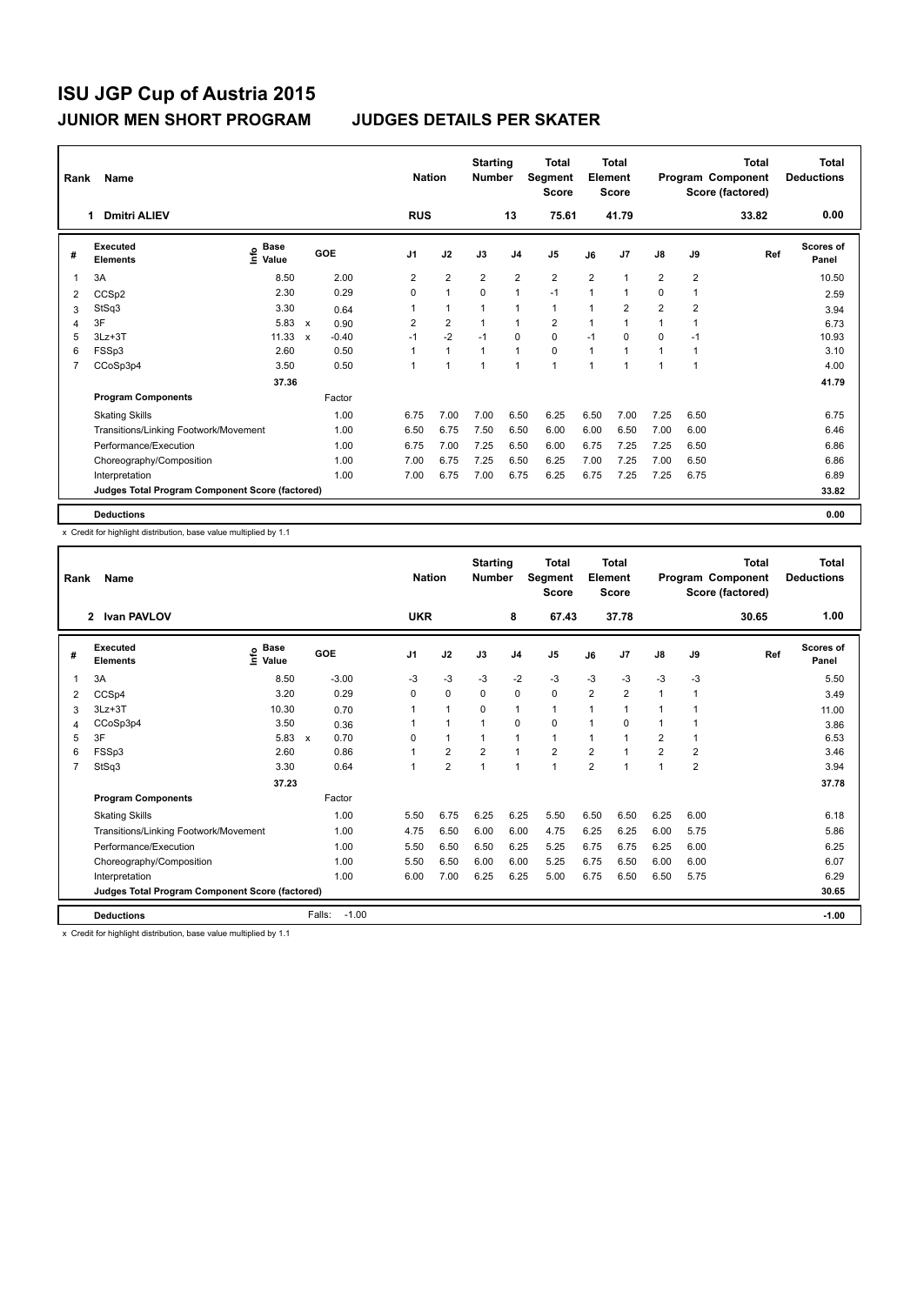| Rank           | Name                                            | <b>Nation</b>                      |                      | <b>Starting</b><br><b>Number</b> |                | <b>Total</b><br>Segment<br><b>Score</b> |                | <b>Total</b><br>Element<br><b>Score</b> |      |                | Total<br>Program Component<br>Score (factored) | <b>Total</b><br><b>Deductions</b> |       |                    |
|----------------|-------------------------------------------------|------------------------------------|----------------------|----------------------------------|----------------|-----------------------------------------|----------------|-----------------------------------------|------|----------------|------------------------------------------------|-----------------------------------|-------|--------------------|
|                | <b>Vincent ZHOU</b><br>3                        |                                    |                      | <b>USA</b>                       |                |                                         | 9              | 66.59                                   |      | 36.48          |                                                |                                   | 30.11 | 0.00               |
| #              | Executed<br><b>Elements</b>                     | <b>Base</b><br>$\frac{6}{5}$ Value | GOE                  | J <sub>1</sub>                   | J2             | J3                                      | J <sub>4</sub> | J <sub>5</sub>                          | J6   | J <sub>7</sub> | J8                                             | J9                                | Ref   | Scores of<br>Panel |
|                | 2A                                              | 3.30                               | 0.29                 |                                  | $\overline{2}$ | 0                                       | $\mathbf{1}$   | 1                                       | 0    | 0              | 0                                              | $\mathbf{1}$                      |       | 3.59               |
| 2              | 3F                                              | 5.30                               | 0.80                 |                                  | $\overline{2}$ | $\Omega$                                | $\mathbf{1}$   | 1                                       | 1    | 1              | 1                                              | 2                                 |       | 6.10               |
| 3              | CCoSp3p4                                        | 3.50                               | 0.50                 |                                  | $\overline{2}$ | 1                                       | $\mathbf{1}$   | 0                                       | 1    | 1              | 1                                              | 1                                 |       | 4.00               |
| $\overline{4}$ | StSq3                                           | 3.30                               | 0.36                 |                                  | $\mathbf{1}$   | $\mathbf{1}$                            | $\mathbf{1}$   | $\blacktriangleleft$                    | 0    | 0              | 0                                              | 2                                 |       | 3.66               |
| 5              | FSSp4                                           | 3.00                               | 0.50                 |                                  | $\overline{2}$ | $\mathbf{1}$                            | $\overline{2}$ | $\mathbf{1}$                            | 0    | $\Omega$       | $\Omega$                                       | $\overline{2}$                    |       | 3.50               |
| 6              | $3Lz + 3T$                                      | 11.33                              | 1.10<br>$\mathbf{x}$ | $\overline{2}$                   | 3              | $\overline{2}$                          | $\overline{2}$ | $\overline{2}$                          | 1    | 1              | 1                                              | 0                                 |       | 12.43              |
| 7              | CCSp4                                           | 3.20                               | 0.00                 | 0                                | $\mathbf 0$    | $\mathbf 0$                             | $\mathbf 0$    | $\mathbf 0$                             | 0    | 0              | 0                                              | 1                                 |       | 3.20               |
|                |                                                 | 32.93                              |                      |                                  |                |                                         |                |                                         |      |                |                                                |                                   |       | 36.48              |
|                | <b>Program Components</b>                       |                                    | Factor               |                                  |                |                                         |                |                                         |      |                |                                                |                                   |       |                    |
|                | <b>Skating Skills</b>                           |                                    | 1.00                 | 5.25                             | 7.00           | 6.25                                    | 6.50           | 6.00                                    | 5.75 | 6.25           | 5.50                                           | 6.00                              |       | 6.04               |
|                | Transitions/Linking Footwork/Movement           |                                    | 1.00                 | 5.75                             | 6.75           | 5.50                                    | 6.00           | 5.75                                    | 5.50 | 6.00           | 5.50                                           | 5.50                              |       | 5.71               |
|                | Performance/Execution                           |                                    | 1.00                 | 5.50                             | 7.25           | 6.50                                    | 6.00           | 6.25                                    | 6.00 | 6.25           | 5.00                                           | 6.00                              |       | 6.07               |
|                | Choreography/Composition                        |                                    | 1.00                 | 6.75                             | 6.75           | 6.25                                    | 6.50           | 6.25                                    | 5.75 | 6.00           | 5.00                                           | 5.75                              |       | 6.18               |
|                | Interpretation                                  |                                    | 1.00                 | 6.50                             | 7.00           | 6.00                                    | 6.25           | 6.00                                    | 6.00 | 6.00           | 5.25                                           | 6.00                              |       | 6.11               |
|                | Judges Total Program Component Score (factored) |                                    |                      |                                  |                |                                         |                |                                         |      |                |                                                |                                   |       | 30.11              |
|                | <b>Deductions</b>                               |                                    |                      |                                  |                |                                         |                |                                         |      |                |                                                |                                   |       | 0.00               |

| Rank | Name<br><b>Roman GALAY</b><br>4                 |                            |         | <b>Nation</b>  |              | <b>Starting</b><br><b>Number</b> |                | <b>Total</b><br>Segment<br><b>Score</b> |          | <b>Total</b><br>Element<br><b>Score</b> |                |              | <b>Total</b><br>Program Component<br>Score (factored) | <b>Total</b><br><b>Deductions</b> |
|------|-------------------------------------------------|----------------------------|---------|----------------|--------------|----------------------------------|----------------|-----------------------------------------|----------|-----------------------------------------|----------------|--------------|-------------------------------------------------------|-----------------------------------|
|      |                                                 |                            |         | <b>FIN</b>     |              |                                  | 24             | 59.59                                   |          | 33.34                                   |                |              | 26.25                                                 | 0.00                              |
| #    | Executed<br><b>Elements</b>                     | <b>Base</b><br>۴ů<br>Value | GOE     | J <sub>1</sub> | J2           | J3                               | J <sub>4</sub> | J <sub>5</sub>                          | J6       | J <sub>7</sub>                          | J8             | J9           | Ref                                                   | <b>Scores of</b><br>Panel         |
| 1    | 3A                                              | 8.50                       | 0.57    | 1              | $\Omega$     | $\Omega$                         | $\overline{2}$ | $\mathbf{1}$                            | 0        | 0                                       | $\overline{1}$ | $\mathbf{1}$ |                                                       | 9.07                              |
| 2    | $3Lz + 3T$                                      | 10.30                      | $-1.50$ | $-2$           | $-2$         | $-2$                             | $-2$           | $-3$                                    | $-2$     | $-2$                                    | $-2$           | -3           |                                                       | 8.80                              |
| 3    | 3F                                              | 5.30                       | $-1.40$ | $-2$           | $-2$         | $-2$                             | $-2$           | $-2$                                    | $-2$     | $-1$                                    | $-2$           | $-3$         |                                                       | 3.90                              |
| 4    | CCoSp3p4                                        | 3.50                       | 0.29    | 1              | $\mathbf{1}$ | $\mathbf{1}$                     | 0              | 0                                       | $\Omega$ | $\mathbf{1}$                            | 0              | 1            |                                                       | 3.79                              |
| 5    | StSq2                                           | 2.60                       | 0.21    | $\Omega$       | 0            | 0                                | 1              | 0                                       | $\Omega$ | $\overline{1}$                          | 1              |              |                                                       | 2.81                              |
| 6    | CCSp3                                           | 2.80                       | $-0.43$ | $-2$           | $-1$         | $-1$                             | $-1$           | $-3$                                    | $-1$     | $-2$                                    | $-2$           | $-1$         |                                                       | 2.37                              |
| 7    | FSSp3                                           | 2.60                       | 0.00    | $\Omega$       | 0            | 0                                | 0              | 0                                       | $\Omega$ | $\mathbf{1}$                            | 0              | $\Omega$     |                                                       | 2.60                              |
|      |                                                 | 35.60                      |         |                |              |                                  |                |                                         |          |                                         |                |              |                                                       | 33.34                             |
|      | <b>Program Components</b>                       |                            | Factor  |                |              |                                  |                |                                         |          |                                         |                |              |                                                       |                                   |
|      | <b>Skating Skills</b>                           |                            | 1.00    | 4.75           | 5.50         | 5.50                             | 5.75           | 5.25                                    | 5.50     | 5.75                                    | 5.50           | 5.50         |                                                       | 5.50                              |
|      | Transitions/Linking Footwork/Movement           |                            | 1.00    | 4.00           | 5.00         | 5.00                             | 5.25           | 4.75                                    | 5.00     | 5.25                                    | 5.25           | 4.75         |                                                       | 5.00                              |
|      | Performance/Execution                           |                            | 1.00    | 4.50           | 5.25         | 5.25                             | 5.50           | 5.00                                    | 5.25     | 5.50                                    | 5.50           | 5.00         |                                                       | 5.25                              |
|      | Choreography/Composition                        |                            | 1.00    | 4.50           | 5.00         | 5.50                             | 5.50           | 5.25                                    | 5.50     | 5.75                                    | 5.25           | 5.00         |                                                       | 5.29                              |
|      | Interpretation                                  |                            | 1.00    | 4.75           | 5.50         | 5.00                             | 5.75           | 5.00                                    | 5.25     | 5.50                                    | 5.50           | 4.75         |                                                       | 5.21                              |
|      | Judges Total Program Component Score (factored) |                            |         |                |              |                                  |                |                                         |          |                                         |                |              |                                                       | 26.25                             |
|      | <b>Deductions</b>                               |                            |         |                |              |                                  |                |                                         |          |                                         |                |              |                                                       | 0.00                              |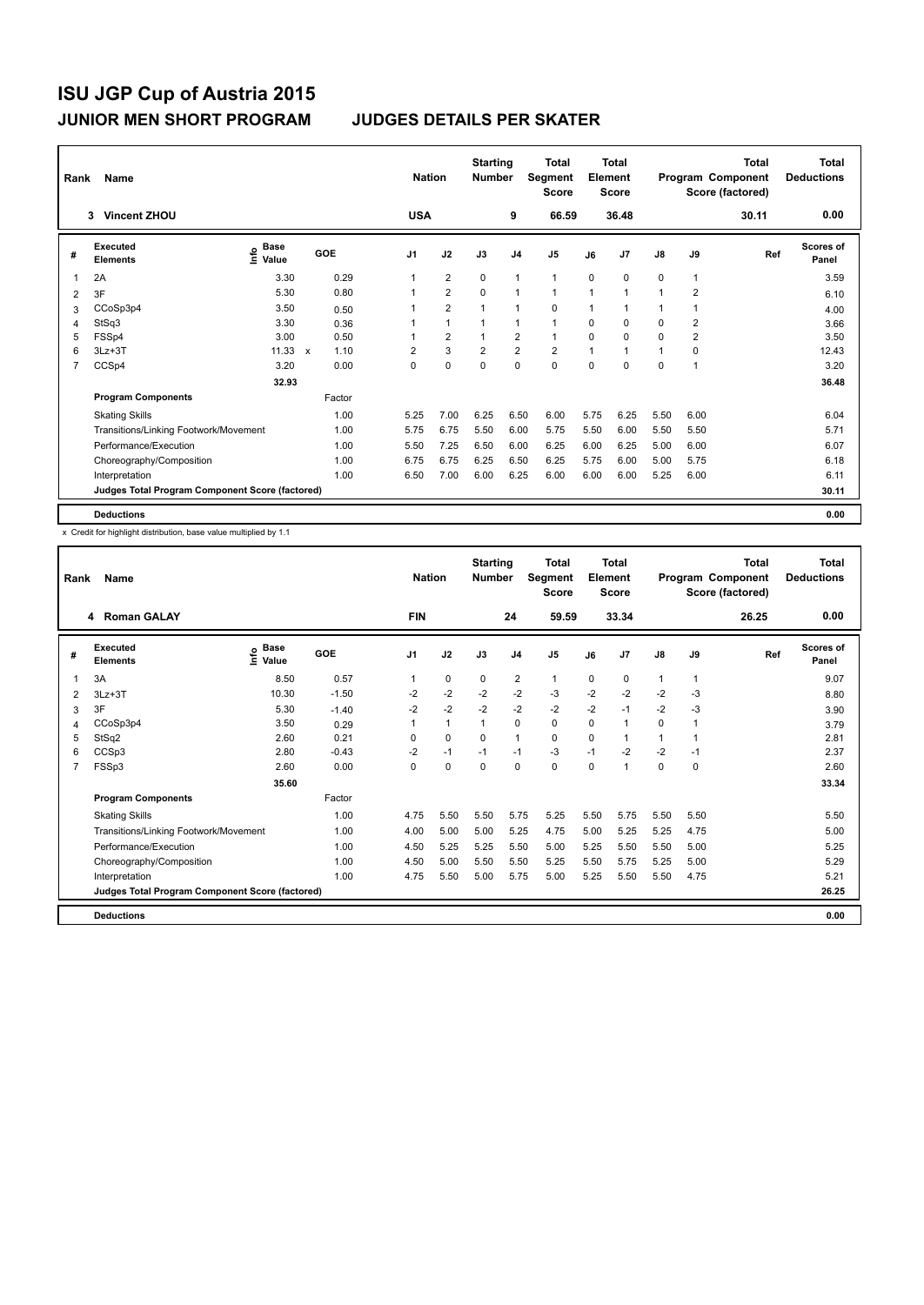| Rank           | Name                                            | <b>Nation</b>                      |                                   | <b>Starting</b><br><b>Number</b> |                | Total<br>Segment<br><b>Score</b> |                | <b>Total</b><br>Element<br><b>Score</b> |             |       | <b>Total</b><br>Program Component<br>Score (factored) | <b>Total</b><br><b>Deductions</b> |       |                           |
|----------------|-------------------------------------------------|------------------------------------|-----------------------------------|----------------------------------|----------------|----------------------------------|----------------|-----------------------------------------|-------------|-------|-------------------------------------------------------|-----------------------------------|-------|---------------------------|
|                | 5 Tangxu Ll                                     |                                    |                                   | <b>CHN</b>                       |                |                                  | 22             | 58.41                                   |             | 32.28 |                                                       |                                   | 26.13 | 0.00                      |
| #              | Executed<br><b>Elements</b>                     | <b>Base</b><br>$\frac{6}{5}$ Value | GOE                               | J <sub>1</sub>                   | J2             | J3                               | J <sub>4</sub> | J <sub>5</sub>                          | J6          | J7    | $\mathsf{J}8$                                         | J9                                | Ref   | <b>Scores of</b><br>Panel |
| $\mathbf 1$    | $3Lz + 3T$                                      | 10.30                              | 0.00                              | 0                                | $\mathbf 0$    | $\mathbf 0$                      | $\mathbf 0$    | $\mathbf 0$                             | $\mathbf 0$ | $-1$  | 0                                                     | $\mathbf{1}$                      |       | 10.30                     |
| 2              | 3F                                              | 5.30                               | 0.50                              | $-1$                             | $\mathbf{1}$   |                                  | $\mathbf 0$    | $\mathbf{1}$                            | 1           | 1     | 1                                                     | 0                                 |       | 5.80                      |
| 3              | CCSp3                                           | 2.80                               | 0.21                              | 0                                | 0              | 1                                | $\mathbf{1}$   | 0                                       | 1           | 0     | 0                                                     |                                   |       | 3.01                      |
| 4              | CCoSp3p3                                        | 3.00                               | 0.00                              | 0                                | $\mathbf 0$    | 0                                | $\mathbf 0$    | $\mathbf 0$                             | $\Omega$    | 0     | $-2$                                                  |                                   |       | 3.00                      |
| 5              | 2A                                              | 3.63                               | 0.36<br>$\boldsymbol{\mathsf{x}}$ | $\Omega$                         | $\Omega$       |                                  | $\mathbf{1}$   | $\mathbf{1}$                            |             | 1     | 0                                                     |                                   |       | 3.99                      |
| 6              | StSq3                                           | 3.30                               | 0.07                              | $\Omega$                         | $\mathbf 0$    | $\Omega$                         | $\mathbf 0$    | $\mathbf{1}$                            | $\Omega$    | 0     | 0                                                     |                                   |       | 3.37                      |
| $\overline{7}$ | FSSp3                                           | 2.60                               | 0.21                              | 1                                | $\overline{1}$ | $\Omega$                         | $\mathbf 0$    | $\mathbf{1}$                            | $\Omega$    | 0     | $-1$                                                  | 1                                 |       | 2.81                      |
|                |                                                 | 30.93                              |                                   |                                  |                |                                  |                |                                         |             |       |                                                       |                                   |       | 32.28                     |
|                | <b>Program Components</b>                       |                                    | Factor                            |                                  |                |                                  |                |                                         |             |       |                                                       |                                   |       |                           |
|                | <b>Skating Skills</b>                           |                                    | 1.00                              | 4.75                             | 5.25           | 5.75                             | 6.00           | 5.50                                    | 5.25        | 5.50  | 5.50                                                  | 5.75                              |       | 5.50                      |
|                | Transitions/Linking Footwork/Movement           |                                    | 1.00                              | 4.00                             | 5.25           | 5.50                             | 5.25           | 5.25                                    | 4.75        | 5.25  | 5.25                                                  | 5.00                              |       | 5.14                      |
|                | Performance/Execution                           |                                    | 1.00                              | 4.50                             | 5.50           | 5.75                             | 5.25           | 5.25                                    | 5.00        | 5.25  | 5.00                                                  | 5.25                              |       | 5.21                      |
|                | Choreography/Composition                        |                                    | 1.00                              | 4.50                             | 5.00           | 5.50                             | 5.50           | 5.25                                    | 5.25        | 5.00  | 5.25                                                  | 5.25                              |       | 5.21                      |
|                | Interpretation                                  |                                    | 1.00                              | 4.50                             | 5.00           | 5.25                             | 5.50           | 5.00                                    | 5.00        | 5.00  | 5.00                                                  | 5.25                              |       | 5.07                      |
|                | Judges Total Program Component Score (factored) |                                    |                                   |                                  |                |                                  |                |                                         |             |       |                                                       |                                   |       | 26.13                     |
|                | <b>Deductions</b>                               |                                    |                                   |                                  |                |                                  |                |                                         |             |       |                                                       |                                   |       | 0.00                      |

x Credit for highlight distribution, base value multiplied by 1.1

| Rank | <b>Name</b><br>6<br><b>Oleksiy MELNYK</b>       |      |                      |  |         | <b>Nation</b>  | <b>Starting</b><br><b>Number</b> |              | <b>Total</b><br>Segment<br><b>Score</b> |                | <b>Total</b><br>Element<br><b>Score</b> |                |                | <b>Total</b><br>Program Component<br>Score (factored) | <b>Total</b><br><b>Deductions</b> |                           |
|------|-------------------------------------------------|------|----------------------|--|---------|----------------|----------------------------------|--------------|-----------------------------------------|----------------|-----------------------------------------|----------------|----------------|-------------------------------------------------------|-----------------------------------|---------------------------|
|      |                                                 |      |                      |  |         | <b>USA</b>     |                                  |              | 5                                       | 57.39          |                                         | 27.93          |                |                                                       | 29.46                             | 0.00                      |
| #    | Executed<br><b>Elements</b>                     | ١rfo | <b>Base</b><br>Value |  | GOE     | J <sub>1</sub> | J2                               | J3           | J <sub>4</sub>                          | J <sub>5</sub> | J6                                      | J7             | J8             | J9                                                    | Ref                               | <b>Scores of</b><br>Panel |
| 1    | 3Lz+COMBO                                       |      | 6.00                 |  | $-2.10$ | $-3$           | $-3$                             | $-3$         | $-3$                                    | $-3$           | $-3$                                    | $-3$           | $-3$           | $-3$                                                  |                                   | 3.90                      |
| 2    | 2A                                              |      | 3.30                 |  | 0.64    | 1              | $\overline{2}$                   | $\mathbf{1}$ | $\mathbf{1}$                            | $\overline{2}$ | $\mathbf{1}$                            | $\overline{1}$ | $\overline{1}$ | $\overline{2}$                                        |                                   | 3.94                      |
| 3    | CCSp4                                           |      | 3.20                 |  | 0.43    |                | 0                                | 0            | 1                                       | $\mathbf{1}$   | 1                                       | $\overline{1}$ |                |                                                       |                                   | 3.63                      |
| 4    | 3F                                              |      | $5.83 \times$        |  | 0.50    |                | $\overline{2}$                   | 1            | 1                                       | $\mathbf{1}$   | 0                                       | 0              | 1              | 0                                                     |                                   | 6.33                      |
| 5    | FSSp3                                           |      | 2.60                 |  | 0.36    |                | $\blacktriangleleft$             | 1            | $\mathbf 0$                             | $\mathbf{1}$   | 1                                       | $\mathbf 0$    | 0              | 1                                                     |                                   | 2.96                      |
| 6    | StSq2                                           |      | 2.60                 |  | 0.57    |                |                                  | 1            | 1                                       | $\mathbf{1}$   | $\overline{2}$                          | $\overline{1}$ |                | $\overline{2}$                                        |                                   | 3.17                      |
|      | CCoSp3p4                                        |      | 3.50                 |  | 0.50    | 1              | 1                                | 1            | 1                                       | 1              | 1                                       | $\Omega$       |                | 1                                                     |                                   | 4.00                      |
|      |                                                 |      | 27.03                |  |         |                |                                  |              |                                         |                |                                         |                |                |                                                       |                                   | 27.93                     |
|      | <b>Program Components</b>                       |      |                      |  | Factor  |                |                                  |              |                                         |                |                                         |                |                |                                                       |                                   |                           |
|      | <b>Skating Skills</b>                           |      |                      |  | 1.00    | 6.75           | 6.50                             | 6.25         | 5.50                                    | 5.50           | 5.75                                    | 5.75           | 6.00           | 5.75                                                  |                                   | 5.93                      |
|      | Transitions/Linking Footwork/Movement           |      |                      |  | 1.00    | 6.25           | 6.00                             | 6.50         | 6.00                                    | 5.50           | 5.25                                    | 5.25           | 6.50           | 5.50                                                  |                                   | 5.86                      |
|      | Performance/Execution                           |      |                      |  | 1.00    | 6.25           | 5.75                             | 6.00         | 5.50                                    | 5.25           | 5.50                                    | 5.75           | 6.00           | 5.75                                                  |                                   | 5.75                      |
|      | Choreography/Composition                        |      |                      |  | 1.00    | 6.75           | 6.25                             | 6.25         | 5.75                                    | 5.75           | 5.75                                    | 5.50           | 6.25           | 5.75                                                  |                                   | 5.96                      |
|      | Interpretation                                  |      |                      |  | 1.00    | 6.50           | 6.25                             | 6.50         | 5.75                                    | 5.25           | 5.50                                    | 5.75           | 6.50           | 5.50                                                  |                                   | 5.96                      |
|      | Judges Total Program Component Score (factored) |      |                      |  |         |                |                                  |              |                                         |                |                                         |                |                |                                                       |                                   | 29.46                     |
|      | <b>Deductions</b>                               |      |                      |  |         |                |                                  |              |                                         |                |                                         |                |                |                                                       |                                   | 0.00                      |

x Credit for highlight distribution, base value multiplied by 1.1 ! Not clear edge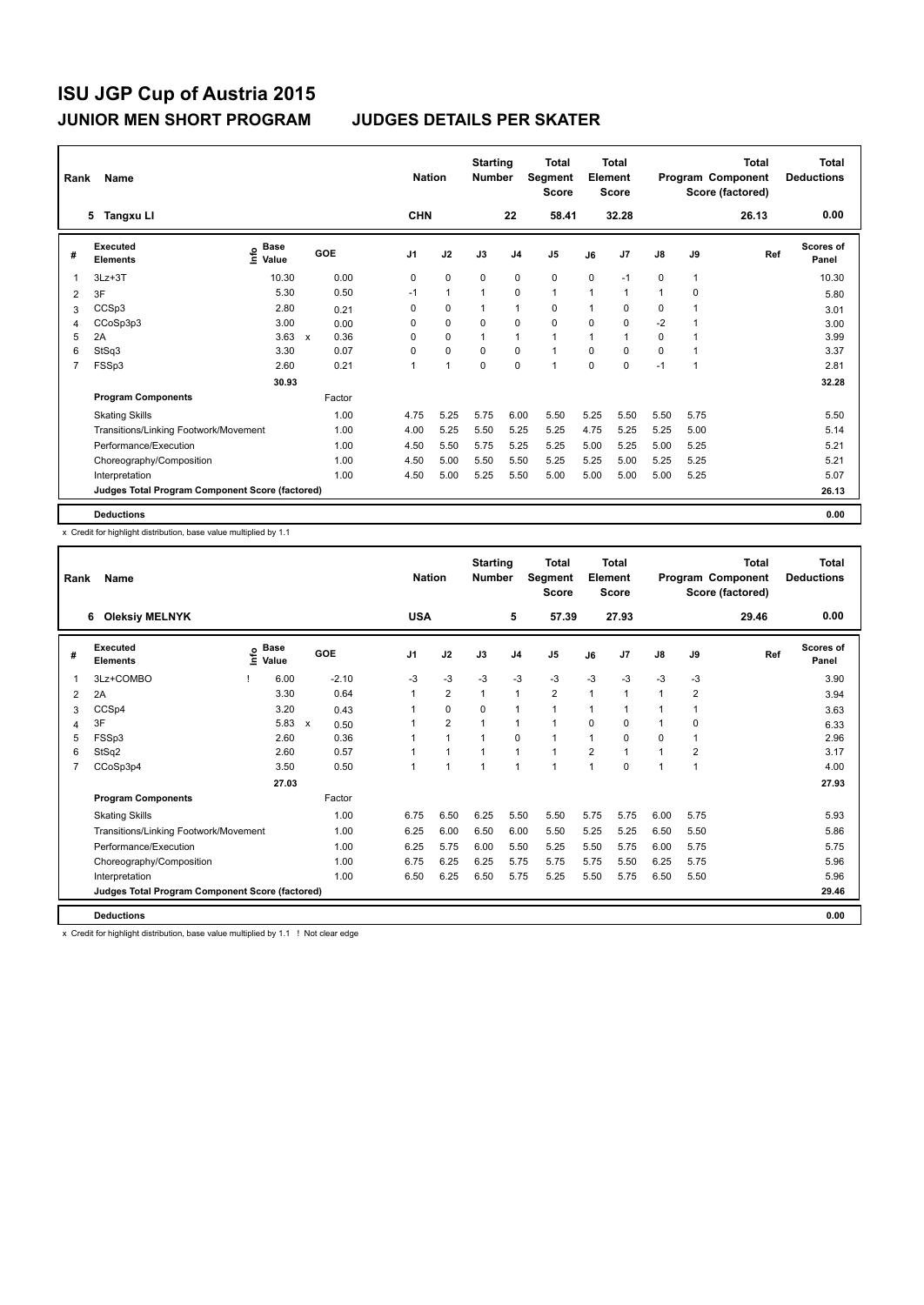| Rank | Name                                            |                                  |                           |         | <b>Nation</b>  |                | <b>Starting</b><br><b>Number</b> |                | <b>Total</b><br><b>Segment</b><br><b>Score</b> |      | <b>Total</b><br>Element<br><b>Score</b> |             |                | <b>Total</b><br>Program Component<br>Score (factored) | <b>Total</b><br><b>Deductions</b> |
|------|-------------------------------------------------|----------------------------------|---------------------------|---------|----------------|----------------|----------------------------------|----------------|------------------------------------------------|------|-----------------------------------------|-------------|----------------|-------------------------------------------------------|-----------------------------------|
|      | <b>Shu NAKAMURA</b><br>7                        |                                  |                           |         | <b>JPN</b>     |                |                                  | 11             | 55.84                                          |      | 30.16                                   |             |                | 27.68                                                 | 2.00                              |
| #    | Executed<br><b>Elements</b>                     | <b>Base</b><br>e Base<br>⊆ Value | GOE                       |         | J <sub>1</sub> | J2             | J3                               | J <sub>4</sub> | J <sub>5</sub>                                 | J6   | J <sub>7</sub>                          | J8          | J9             | Ref                                                   | Scores of<br>Panel                |
| 1    | 3A                                              | 8.50                             |                           | $-3.00$ | -3             | $-3$           | $-3$                             | $-2$           | $-3$                                           | $-3$ | $-3$                                    | $-3$        | -3             |                                                       | 5.50                              |
| 2    | $3Lz + 2T$                                      | 7.30                             |                           | 0.10    | 0              | $\mathbf{1}$   | $\Omega$                         | $\mathbf{1}$   | $\Omega$                                       | 0    | $\Omega$                                | $\Omega$    | $\Omega$       |                                                       | 7.40                              |
| 3    | FSSp4                                           | 3.00                             |                           | 0.43    |                | 1              | 1                                | 1              | 1                                              | 0    | 0                                       | 1           | $\overline{2}$ |                                                       | 3.43                              |
| 4    | 3F                                              | 5.83                             | $\boldsymbol{\mathsf{x}}$ | $-2.10$ | -3             | $-3$           | $-3$                             | $-3$           | $-3$                                           | $-3$ | $-3$                                    | $-3$        | $-3$           |                                                       | 3.73                              |
| 5    | CCSp3                                           | 2.80                             |                           | 0.00    | 0              | $\Omega$       | $\Omega$                         | $\Omega$       | $\Omega$                                       | 0    | $\Omega$                                | $\Omega$    | $\overline{2}$ |                                                       | 2.80                              |
| 6    | StSq3                                           | 3.30                             |                           | 0.50    |                | $\mathbf 0$    | 1                                | $\mathbf{1}$   | $\mathbf{1}$                                   | 1    | 1                                       | $\mathbf 1$ | $\overline{2}$ |                                                       | 3.80                              |
| 7    | CCoSp3p3                                        | 3.00                             |                           | 0.50    | 0              | $\overline{1}$ | 1                                | 1              | $\overline{1}$                                 | 1    | 1                                       | 1           | $\overline{2}$ |                                                       | 3.50                              |
|      |                                                 | 33.73                            |                           |         |                |                |                                  |                |                                                |      |                                         |             |                |                                                       | 30.16                             |
|      | <b>Program Components</b>                       |                                  |                           | Factor  |                |                |                                  |                |                                                |      |                                         |             |                |                                                       |                                   |
|      | <b>Skating Skills</b>                           |                                  |                           | 1.00    | 4.75           | 5.00           | 6.00                             | 6.00           | 6.00                                           | 6.00 | 6.25                                    | 5.75        | 5.75           |                                                       | 5.79                              |
|      | Transitions/Linking Footwork/Movement           |                                  |                           | 1.00    | 4.50           | 5.00           | 5.00                             | 5.25           | 5.50                                           | 5.50 | 6.00                                    | 5.25        | 5.50           |                                                       | 5.29                              |
|      | Performance/Execution                           |                                  |                           | 1.00    | 4.50           | 4.75           | 5.50                             | 5.50           | 5.25                                           | 5.75 | 6.25                                    | 5.25        | 5.75           |                                                       | 5.39                              |
|      | Choreography/Composition                        |                                  |                           | 1.00    | 5.00           | 4.75           | 5.75                             | 5.75           | 6.00                                           | 6.25 | 6.00                                    | 5.50        | 5.50           |                                                       | 5.64                              |
|      | Interpretation                                  |                                  |                           | 1.00    | 4.75           | 4.50           | 5.50                             | 6.00           | 5.75                                           | 6.00 | 5.75                                    | 5.75        | 5.50           |                                                       | 5.57                              |
|      | Judges Total Program Component Score (factored) |                                  |                           |         |                |                |                                  |                |                                                |      |                                         |             |                |                                                       | 27.68                             |
|      | <b>Deductions</b>                               |                                  | Falls:                    | $-2.00$ |                |                |                                  |                |                                                |      |                                         |             |                |                                                       | $-2.00$                           |

x Credit for highlight distribution, base value multiplied by 1.1

| Rank | Name<br>Yunda LU<br>8                           |         |                    |  |            | <b>Nation</b> | <b>Starting</b><br><b>Number</b> |      | <b>Total</b><br>Segment<br><b>Score</b> |                | <b>Total</b><br>Element<br><b>Score</b> |                |               | <b>Total</b><br>Program Component<br>Score (factored) | <b>Total</b><br><b>Deductions</b> |                           |
|------|-------------------------------------------------|---------|--------------------|--|------------|---------------|----------------------------------|------|-----------------------------------------|----------------|-----------------------------------------|----------------|---------------|-------------------------------------------------------|-----------------------------------|---------------------------|
|      |                                                 |         |                    |  |            | <b>CHN</b>    |                                  |      | 6                                       | 53.96          |                                         | 26.60          |               |                                                       | 27.36                             | 0.00                      |
| #    | Executed<br><b>Elements</b>                     |         | $\frac{6}{5}$ Base |  | <b>GOE</b> | J1            | J2                               | J3   | J <sub>4</sub>                          | J5             | J6                                      | J <sub>7</sub> | $\mathsf{J}8$ | J9                                                    | Ref                               | <b>Scores of</b><br>Panel |
| 1    | $3Lz + 3T$                                      |         | 10.30              |  | 0.50       | 1             | $\mathbf{1}$                     | 0    | 0                                       | $\mathbf{1}$   | 1                                       | 1              | 0             | $\mathbf{1}$                                          |                                   | 10.80                     |
| 2    | 3Fe                                             | e       | 3.70               |  | $-1.30$    | $-1$          | $-2$                             | $-2$ | $-2$                                    | $-2$           | $-1$                                    | $-2$           | $-2$          | $-2$                                                  |                                   | 2.40                      |
| 3    | CCSp4                                           |         | 3.20               |  | 0.07       | 0             | $\mathbf{1}$                     | 0    | 0                                       | 0              | 0                                       | 1              | 0             | 0                                                     |                                   | 3.27                      |
| 4    | FSSp3                                           |         | 2.60               |  | 0.43       |               | $\mathbf{1}$                     | 1    | $\Omega$                                | $\overline{2}$ | 1                                       | $\Omega$       | $\mathbf{1}$  | 1                                                     |                                   | 3.03                      |
| 5    | $1A<<$ *                                        | $\star$ | 0.00 x             |  | 0.00       |               |                                  |      |                                         |                |                                         |                |               |                                                       |                                   | 0.00                      |
| 6    | StSq2                                           |         | 2.60               |  | 0.43       |               | $\mathbf{1}$                     | 1    | 0                                       | $\overline{2}$ | 1                                       | 1              | 0             | 1                                                     |                                   | 3.03                      |
| 7    | CCoSp3p4                                        |         | 3.50               |  | 0.57       |               | $\Omega$                         |      | $\overline{1}$                          | $\overline{2}$ | $\overline{2}$                          | 1              | $\Omega$      | $\overline{2}$                                        |                                   | 4.07                      |
|      |                                                 |         | 25.90              |  |            |               |                                  |      |                                         |                |                                         |                |               |                                                       |                                   | 26.60                     |
|      | <b>Program Components</b>                       |         |                    |  | Factor     |               |                                  |      |                                         |                |                                         |                |               |                                                       |                                   |                           |
|      | <b>Skating Skills</b>                           |         |                    |  | 1.00       | 5.00          | 5.25                             | 5.75 | 5.50                                    | 6.00           | 6.00                                    | 6.00           | 5.25          | 5.50                                                  |                                   | 5.61                      |
|      | Transitions/Linking Footwork/Movement           |         |                    |  | 1.00       | 5.25          | 5.00                             | 5.25 | 4.50                                    | 5.50           | 5.50                                    | 5.75           | 5.00          | 5.00                                                  |                                   | 5.21                      |
|      | Performance/Execution                           |         |                    |  | 1.00       | 5.00          | 4.75                             | 5.50 | 4.75                                    | 5.75           | 6.25                                    | 6.25           | 4.75          | 5.25                                                  |                                   | 5.32                      |
|      | Choreography/Composition                        |         |                    |  | 1.00       | 6.50          | 5.00                             | 5.50 | 5.25                                    | 6.25           | 6.50                                    | 5.50           | 5.25          | 5.50                                                  |                                   | 5.68                      |
|      | Interpretation                                  |         |                    |  | 1.00       | 5.50          | 5.25                             | 5.50 | 4.50                                    | 6.00           | 6.00                                    | 5.75           | 5.25          | 5.50                                                  |                                   | 5.54                      |
|      | Judges Total Program Component Score (factored) |         |                    |  |            |               |                                  |      |                                         |                |                                         |                |               |                                                       |                                   | 27.36                     |
|      | <b>Deductions</b>                               |         |                    |  |            |               |                                  |      |                                         |                |                                         |                |               |                                                       |                                   | 0.00                      |

<< Downgraded jump \* Invalid element x Credit for highlight distribution, base value multiplied by 1.1 e Wrong edge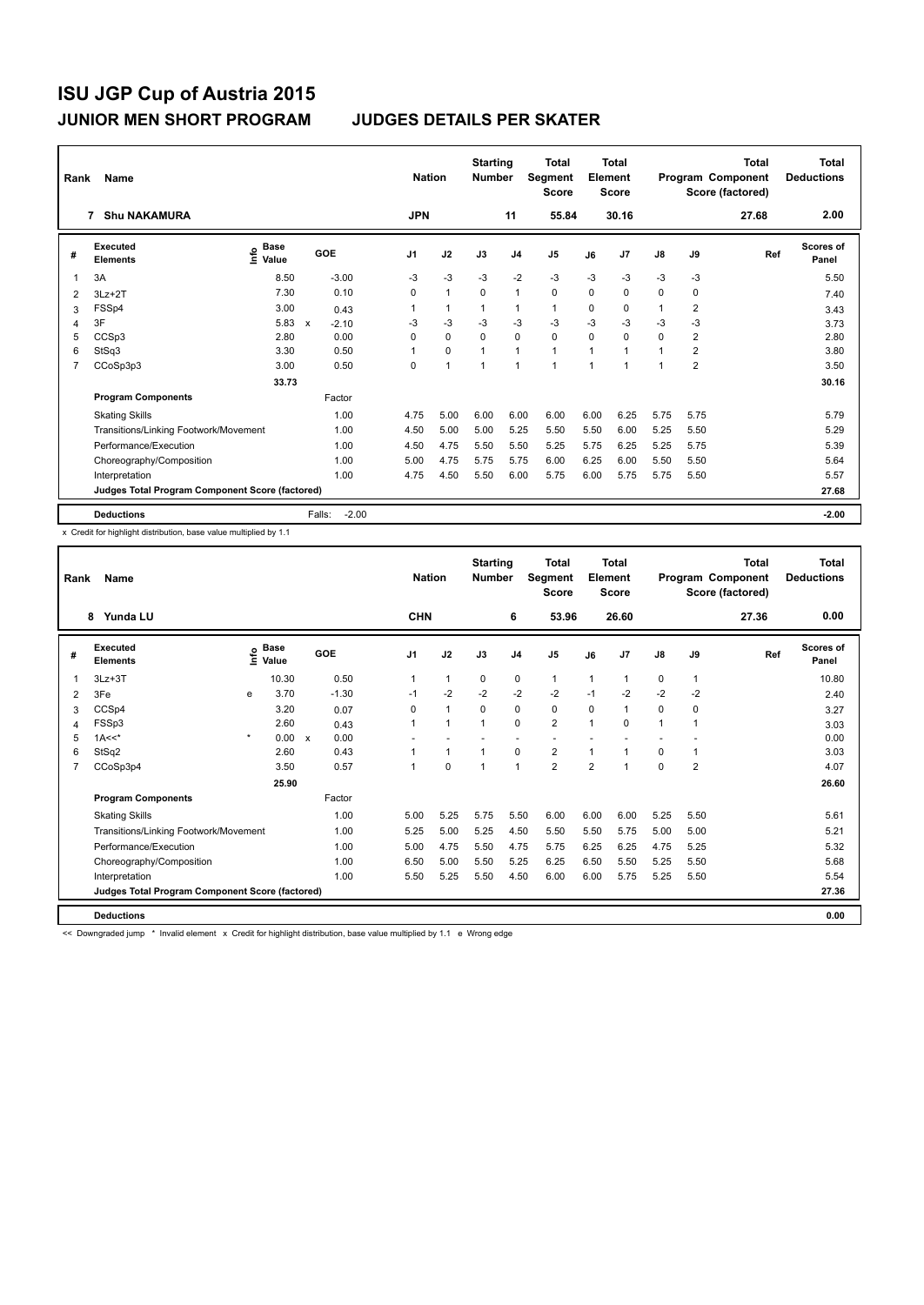| Rank           | Name                                            |    | <b>Nation</b>                      |         | <b>Starting</b><br><b>Number</b> |              | <b>Total</b><br>Segment<br><b>Score</b> |                | <b>Total</b><br>Element<br><b>Score</b> |      |                | Total<br>Program Component<br>Score (factored) | <b>Total</b><br><b>Deductions</b> |       |                    |
|----------------|-------------------------------------------------|----|------------------------------------|---------|----------------------------------|--------------|-----------------------------------------|----------------|-----------------------------------------|------|----------------|------------------------------------------------|-----------------------------------|-------|--------------------|
|                | <b>Matteo RIZZO</b><br>9                        |    |                                    |         | <b>ITA</b>                       |              |                                         | 21             | 53.37                                   |      | 25.87          |                                                |                                   | 27.50 | 0.00               |
| #              | Executed<br><b>Elements</b>                     |    | <b>Base</b><br>$\frac{6}{5}$ Value | GOE     | J <sub>1</sub>                   | J2           | J3                                      | J <sub>4</sub> | J <sub>5</sub>                          | J6   | J <sub>7</sub> | J8                                             | J9                                | Ref   | Scores of<br>Panel |
| 1              | 2A                                              |    | 3.30                               | 0.50    |                                  | $\mathbf{1}$ | $\mathbf{1}$                            | $\mathbf{1}$   | $\mathbf{1}$                            | 1    | 1              | $\mathbf{1}$                                   | 2                                 |       | 3.80               |
| 2              | $3Lz + 2T$                                      |    | 7.30                               | 0.00    | 0                                | $\mathbf 0$  | $\Omega$                                | $\mathbf 0$    | 0                                       | 0    | 0              | 1                                              | 0                                 |       | 7.30               |
| 3              | FSSp4                                           |    | 3.00                               | 0.50    |                                  | 1            | 1                                       | $\mathbf{1}$   | 1                                       | 1    | 1              | 1                                              | $\overline{2}$                    |       | 3.50               |
| 4              | 3F<<                                            | << | 1.90                               | $-0.77$ | -3                               | $-3$         | $-2$                                    | $-3$           | $-2$                                    | $-2$ | $-2$           | $-3$                                           | $-3$                              |       | 1.13               |
| 5              | CCSp4                                           |    | 3.20                               | 0.21    | 0                                | $\Omega$     | $\mathbf{1}$                            | $\Omega$       | $\Omega$                                | 0    | $\mathbf{1}$   | $\mathbf{1}$                                   | 1                                 |       | 3.41               |
| 6              | StSq3                                           |    | 3.30                               | $-0.50$ | $-1$                             | $-1$         | $-1$                                    | $-1$           | 0                                       | $-1$ | $\Omega$       | 0                                              | $-1$                              |       | 2.80               |
| $\overline{7}$ | CCoSp3p4                                        |    | 3.50                               | 0.43    |                                  | $\mathbf{1}$ | $\mathbf{1}$                            | $\mathbf{1}$   | $\mathbf 0$                             | 1    | 0              | $\mathbf{1}$                                   | 1                                 |       | 3.93               |
|                |                                                 |    | 25.50                              |         |                                  |              |                                         |                |                                         |      |                |                                                |                                   |       | 25.87              |
|                | <b>Program Components</b>                       |    |                                    | Factor  |                                  |              |                                         |                |                                         |      |                |                                                |                                   |       |                    |
|                | <b>Skating Skills</b>                           |    |                                    | 1.00    | 4.75                             | 5.00         | 5.50                                    | 5.75           | 5.50                                    | 5.50 | 5.75           | 6.00                                           | 5.50                              |       | 5.50               |
|                | Transitions/Linking Footwork/Movement           |    |                                    | 1.00    | 4.75                             | 4.75         | 5.25                                    | 5.50           | 5.00                                    | 5.25 | 5.50           | 5.75                                           | 5.50                              |       | 5.25               |
|                | Performance/Execution                           |    |                                    | 1.00    | 5.00                             | 4.75         | 5.50                                    | 5.75           | 5.25                                    | 5.25 | 6.00           | 6.25                                           | 5.75                              |       | 5.50               |
|                | Choreography/Composition                        |    |                                    | 1.00    | 5.50                             | 5.00         | 5.75                                    | 5.50           | 5.50                                    | 5.50 | 6.25           | 6.00                                           | 6.00                              |       | 5.68               |
|                | Interpretation                                  |    |                                    | 1.00    | 5.25                             | 5.25         | 5.50                                    | 5.75           | 5.25                                    | 5.25 | 6.00           | 6.25                                           | 6.00                              |       | 5.57               |
|                | Judges Total Program Component Score (factored) |    |                                    |         |                                  |              |                                         |                |                                         |      |                |                                                |                                   |       | 27.50              |
|                | <b>Deductions</b>                               |    |                                    |         |                                  |              |                                         |                |                                         |      |                |                                                |                                   |       | 0.00               |

<< Downgraded jump

| Rank | Name<br><b>Nicola TODESCHINI</b><br>10          |    |                      |              |         | <b>Nation</b> |              | <b>Starting</b><br><b>Number</b> |                | Total<br>Segment<br><b>Score</b> |      | Total<br>Element<br><b>Score</b> |               |      | <b>Total</b><br>Program Component<br>Score (factored) | <b>Total</b><br><b>Deductions</b> |
|------|-------------------------------------------------|----|----------------------|--------------|---------|---------------|--------------|----------------------------------|----------------|----------------------------------|------|----------------------------------|---------------|------|-------------------------------------------------------|-----------------------------------|
|      |                                                 |    |                      |              |         | SUI           |              |                                  | 17             | 53.19                            |      | 28.04                            |               |      | 25.15                                                 | 0.00                              |
| #    | Executed<br><b>Elements</b>                     | ۴٥ | <b>Base</b><br>Value |              | GOE     | J1            | J2           | J3                               | J <sub>4</sub> | J <sub>5</sub>                   | J6   | J <sub>7</sub>                   | $\mathsf{J}8$ | J9   | Ref                                                   | <b>Scores of</b><br>Panel         |
| 1    | $3Lz + 3T$                                      |    | 10.30                |              | $-0.60$ | $-1$          | $-2$         | $-1$                             | $\mathbf 0$    | $-1$                             | 1    | $-1$                             | $-1$          | $-1$ |                                                       | 9.70                              |
| 2    | 3Fe                                             | e  | 3.70                 |              | $-1.80$ | $-3$          | $-3$         | $-3$                             | $-2$           | $-2$                             | $-2$ | $-1$                             | $-3$          | $-3$ |                                                       | 1.90                              |
| 3    | CCSp3                                           |    | 2.80                 |              | 0.21    | 0             | $\mathbf{1}$ | $\Omega$                         | 1              | 0                                | 0    | 1                                | 0             | 1    |                                                       | 3.01                              |
| 4    | StSq3                                           |    | 3.30                 |              | 0.21    | 0             | 0            |                                  | 1              | 1                                | 0    | $\Omega$                         | $\Omega$      | 1    |                                                       | 3.51                              |
| 5    | CCoSp3p3                                        |    | 3.00                 |              | 0.43    | 0             | $\mathbf 0$  |                                  | 1              | 1                                | 1    | 1                                | 1             |      |                                                       | 3.43                              |
| 6    | FSSp4                                           |    | 3.00                 |              | 0.36    | $\Omega$      | $\mathbf{1}$ |                                  | 1              | 1                                | 1    | 0                                | $\Omega$      |      |                                                       | 3.36                              |
| 7    | 2A                                              |    | 3.63                 | $\mathsf{x}$ | $-0.50$ | $-1$          | $-2$         | $-1$                             | $-1$           | $-1$                             | $-1$ | $-1$                             | $-1$          | $-1$ |                                                       | 3.13                              |
|      |                                                 |    | 29.73                |              |         |               |              |                                  |                |                                  |      |                                  |               |      |                                                       | 28.04                             |
|      | <b>Program Components</b>                       |    |                      |              | Factor  |               |              |                                  |                |                                  |      |                                  |               |      |                                                       |                                   |
|      | <b>Skating Skills</b>                           |    |                      |              | 1.00    | 4.75          | 5.00         | 5.50                             | 6.00           | 5.25                             | 5.00 | 4.75                             | 5.25          | 5.50 |                                                       | 5.18                              |
|      | Transitions/Linking Footwork/Movement           |    |                      |              | 1.00    | 3.75          | 4.75         | 4.25                             | 5.25           | 4.75                             | 4.50 | 4.50                             | 5.00          | 5.25 |                                                       | 4.71                              |
|      | Performance/Execution                           |    |                      |              | 1.00    | 4.75          | 4.75         | 5.00                             | 5.75           | 5.00                             | 4.75 | 5.00                             | 5.25          | 5.50 |                                                       | 5.04                              |
|      | Choreography/Composition                        |    |                      |              | 1.00    | 4.75          | 4.75         | 5.25                             | 5.75           | 5.25                             | 5.25 | 4.50                             | 5.00          | 5.50 |                                                       | 5.11                              |
|      | Interpretation                                  |    |                      |              | 1.00    | 5.00          | 5.00         | 5.25                             | 6.00           | 5.00                             | 4.75 | 4.75                             | 5.25          | 5.50 |                                                       | 5.11                              |
|      | Judges Total Program Component Score (factored) |    |                      |              |         |               |              |                                  |                |                                  |      |                                  |               |      |                                                       | 25.15                             |
|      | <b>Deductions</b>                               |    |                      |              |         |               |              |                                  |                |                                  |      |                                  |               |      |                                                       | 0.00                              |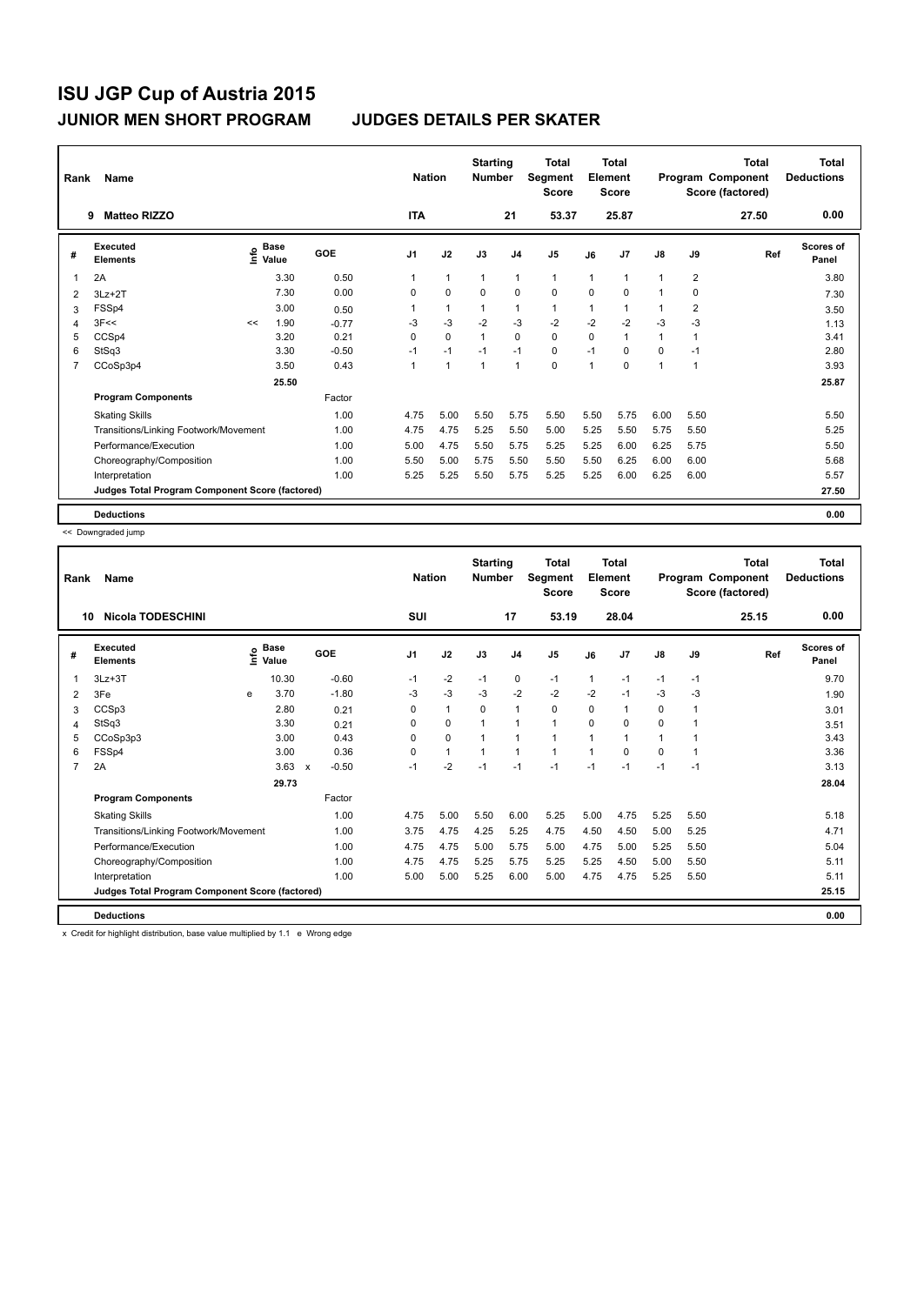| Rank | Name                                            |                                    |                                   | <b>Nation</b>  |              | <b>Starting</b><br><b>Number</b> |                | <b>Total</b><br>Segment<br><b>Score</b> |      | <b>Total</b><br>Element<br><b>Score</b> |               |                | Total<br>Program Component<br>Score (factored) | <b>Total</b><br><b>Deductions</b> |
|------|-------------------------------------------------|------------------------------------|-----------------------------------|----------------|--------------|----------------------------------|----------------|-----------------------------------------|------|-----------------------------------------|---------------|----------------|------------------------------------------------|-----------------------------------|
| 11   | <b>Niko ULANOVSKY</b>                           |                                    |                                   | <b>GER</b>     |              |                                  | 25             | 52.08                                   |      | 25.97                                   |               |                | 26.11                                          | 0.00                              |
| #    | Executed<br><b>Elements</b>                     | <b>Base</b><br>$\frac{6}{5}$ Value | GOE                               | J <sub>1</sub> | J2           | J3                               | J <sub>4</sub> | J <sub>5</sub>                          | J6   | J7                                      | $\mathsf{J}8$ | J9             | Ref                                            | Scores of<br>Panel                |
| 1    | 2A                                              | 3.30                               | 0.29                              | 0              | $\mathbf{1}$ | 0                                | 1              | 0                                       | 1    | 1                                       | 0             | 1              |                                                | 3.59                              |
| 2    | 3Lz+COMBO                                       | 6.00                               | $-2.10$                           | -3             | $-3$         | $-3$                             | $-3$           | $-3$                                    | $-3$ | $-2$                                    | $-3$          | -3             |                                                | 3.90                              |
| 3    | CCSp3                                           | 2.80                               | 0.14                              | 0              | $\mathbf 0$  | 0                                | 0              | $-1$                                    | 1    | 1                                       | 0             | $\mathbf{1}$   |                                                | 2.94                              |
| 4    | 3F                                              | 5.83                               | $\boldsymbol{\mathsf{x}}$<br>0.40 | 0              | $\mathbf{1}$ | $\Omega$                         | 0              | $\mathbf{1}$                            | 0    | 1                                       | 1             | $\overline{2}$ |                                                | 6.23                              |
| 5    | StSq3                                           | 3.30                               | 0.07                              | 0              | $\Omega$     | $\Omega$                         | $\mathbf{1}$   | $\Omega$                                | 0    | $\Omega$                                | $\Omega$      | 1              |                                                | 3.37                              |
| 6    | CCoSp3p4                                        | 3.50                               | 0.14                              | 0              | $\mathbf{1}$ | $\Omega$                         | $\mathbf 0$    | $\mathbf 0$                             | 0    | 1                                       | 0             | 1              |                                                | 3.64                              |
| 7    | FSSp2                                           | 2.30                               | 0.00                              | 0              | $\mathbf 0$  | $\mathbf 0$                      | $\mathbf 0$    | $\mathbf 0$                             | 0    | 0                                       | $-1$          | $\mathbf 0$    |                                                | 2.30                              |
|      |                                                 | 27.03                              |                                   |                |              |                                  |                |                                         |      |                                         |               |                |                                                | 25.97                             |
|      | <b>Program Components</b>                       |                                    | Factor                            |                |              |                                  |                |                                         |      |                                         |               |                |                                                |                                   |
|      | <b>Skating Skills</b>                           |                                    | 1.00                              | 4.25           | 5.00         | 5.00                             | 5.75           | 5.25                                    | 5.50 | 6.25                                    | 5.25          | 5.75           |                                                | 5.36                              |
|      | Transitions/Linking Footwork/Movement           |                                    | 1.00                              | 4.50           | 4.75         | 4.75                             | 5.50           | 4.75                                    | 5.25 | 5.50                                    | 5.00          | 5.25           |                                                | 5.04                              |
|      | Performance/Execution                           |                                    | 1.00                              | 4.50           | 5.00         | 4.75                             | 5.75           | 5.00                                    | 5.25 | 5.75                                    | 5.25          | 5.50           |                                                | 5.21                              |
|      | Choreography/Composition                        |                                    | 1.00                              | 5.00           | 5.00         | 4.50                             | 5.75           | 5.25                                    | 5.50 | 5.25                                    | 5.25          | 6.00           |                                                | 5.29                              |
|      | Interpretation                                  |                                    | 1.00                              | 4.75           | 5.25         | 4.75                             | 6.00           | 5.00                                    | 5.25 | 5.25                                    | 5.50          | 5.50           |                                                | 5.21                              |
|      | Judges Total Program Component Score (factored) |                                    |                                   |                |              |                                  |                |                                         |      |                                         |               |                |                                                | 26.11                             |
|      | <b>Deductions</b>                               |                                    |                                   |                |              |                                  |                |                                         |      |                                         |               |                |                                                | 0.00                              |

x Credit for highlight distribution, base value multiplied by 1.1

| Rank           | <b>Name</b>                                     | <b>Nation</b>                |         | <b>Starting</b><br><b>Number</b> |                | <b>Total</b><br>Segment<br><b>Score</b> |                | <b>Total</b><br>Element<br><b>Score</b> |          |                | <b>Total</b><br>Program Component<br>Score (factored) | <b>Total</b><br><b>Deductions</b> |       |                           |
|----------------|-------------------------------------------------|------------------------------|---------|----------------------------------|----------------|-----------------------------------------|----------------|-----------------------------------------|----------|----------------|-------------------------------------------------------|-----------------------------------|-------|---------------------------|
|                | Geon Hyeong AN<br>12                            |                              |         | <b>KOR</b>                       |                |                                         | 15             | 49.89                                   |          | 26.32          |                                                       |                                   | 23.57 | 0.00                      |
| #              | Executed<br><b>Elements</b>                     | <b>Base</b><br>١rfo<br>Value | GOE     | J <sub>1</sub>                   | J2             | J3                                      | J <sub>4</sub> | J <sub>5</sub>                          | J6       | J <sub>7</sub> | J8                                                    | J9                                | Ref   | <b>Scores of</b><br>Panel |
| 1              | $3Lz + 2T$                                      | 7.30                         | $-1.20$ | $-2$                             | $-2$           | $-2$                                    | $-2$           | $-1$                                    | $-1$     | $-1$           | $-2$                                                  | $-2$                              |       | 6.10                      |
| 2              | FSSp3                                           | 2.60                         | 0.14    | $\Omega$                         | $\overline{2}$ | $\Omega$                                | 1              | 0                                       | $\Omega$ | $\Omega$       | $\Omega$                                              | $\mathbf{1}$                      |       | 2.74                      |
| 3              | 3F                                              | 5.30                         | $-0.70$ | $-2$                             | $-1$           | 0                                       | 0              | $-1$                                    | $-1$     | $-1$           | $-1$                                                  | $-2$                              |       | 4.60                      |
| 4              | CCSp2                                           | 2.30                         | 0.07    | $\Omega$                         | 0              | 1                                       | 0              | 0                                       | 0        | 0              | $\Omega$                                              | $\mathbf{1}$                      |       | 2.37                      |
| 5              | 2A                                              | $3.63 \times$                | 0.14    | $\Omega$                         | 0              | 0                                       | 1              | $\mathbf{1}$                            | $\Omega$ | $\mathbf 0$    | $\Omega$                                              | $\overline{2}$                    |       | 3.77                      |
| 6              | CCoSp3p4                                        | 3.50                         | 0.57    |                                  | 1              | 1                                       | 1              | $\overline{2}$                          | $\Omega$ | $\overline{1}$ | 4                                                     | $\overline{2}$                    |       | 4.07                      |
| $\overline{7}$ | StSq2                                           | 2.60                         | 0.07    | $\Omega$                         | $\Omega$       | 0                                       | 0              | 0                                       | $\Omega$ | -1             | $-1$                                                  | $\overline{2}$                    |       | 2.67                      |
|                |                                                 | 27.23                        |         |                                  |                |                                         |                |                                         |          |                |                                                       |                                   |       | 26.32                     |
|                | <b>Program Components</b>                       |                              | Factor  |                                  |                |                                         |                |                                         |          |                |                                                       |                                   |       |                           |
|                | <b>Skating Skills</b>                           |                              | 1.00    | 4.50                             | 5.00           | 5.75                                    | 5.25           | 5.00                                    | 4.75     | 4.75           | 4.50                                                  | 5.75                              |       | 5.00                      |
|                | Transitions/Linking Footwork/Movement           |                              | 1.00    | 3.75                             | 4.25           | 5.25                                    | 4.75           | 4.25                                    | 4.00     | 4.25           | 4.25                                                  | 5.25                              |       | 4.43                      |
|                | Performance/Execution                           |                              | 1.00    | 3.75                             | 4.75           | 5.50                                    | 5.25           | 4.25                                    | 4.50     | 4.75           | 4.50                                                  | 5.25                              |       | 4.75                      |
|                | Choreography/Composition                        |                              | 1.00    | 4.00                             | 4.50           | 5.50                                    | 5.25           | 4.50                                    | 4.75     | 4.25           | 4.25                                                  | 5.25                              |       | 4.68                      |
|                | Interpretation                                  |                              | 1.00    | 4.25                             | 4.50           | 5.50                                    | 5.50           | 4.25                                    | 4.25     | 4.50           | 4.50                                                  | 5.50                              |       | 4.71                      |
|                | Judges Total Program Component Score (factored) |                              |         |                                  |                |                                         |                |                                         |          |                |                                                       |                                   |       | 23.57                     |
|                | <b>Deductions</b>                               |                              |         |                                  |                |                                         |                |                                         |          |                |                                                       |                                   |       | 0.00                      |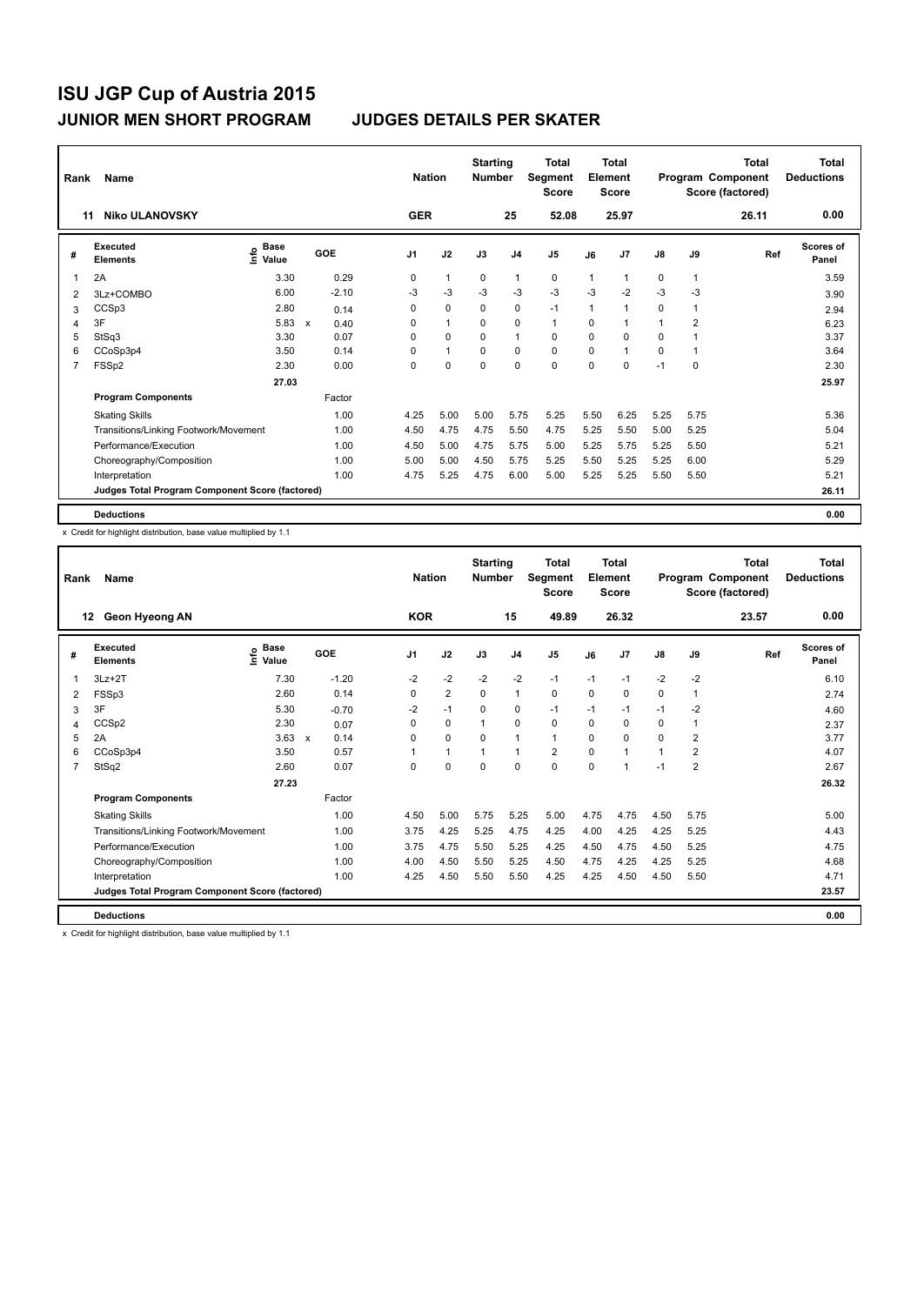| Rank | Name                                            |         |                                    |         | <b>Nation</b>  |              | <b>Starting</b><br><b>Number</b> |                | <b>Total</b><br>Segment<br><b>Score</b> |          | <b>Total</b><br>Element<br><b>Score</b> |               |      | <b>Total</b><br>Program Component<br>Score (factored) | <b>Total</b><br><b>Deductions</b> |
|------|-------------------------------------------------|---------|------------------------------------|---------|----------------|--------------|----------------------------------|----------------|-----------------------------------------|----------|-----------------------------------------|---------------|------|-------------------------------------------------------|-----------------------------------|
|      | <b>Luc MAIERHOFER</b><br>13                     |         |                                    |         | <b>AUT</b>     |              |                                  | 12             | 49.88                                   |          | 25.42                                   |               |      | 24.46                                                 | 0.00                              |
| #    | Executed<br><b>Elements</b>                     |         | <b>Base</b><br>$\frac{6}{5}$ Value | GOE     | J <sub>1</sub> | J2           | J3                               | J <sub>4</sub> | J <sub>5</sub>                          | J6       | J7                                      | $\mathsf{J}8$ | J9   | Ref                                                   | Scores of<br>Panel                |
| 1    | $3Lz + 2T$                                      |         | 7.30                               | 0.10    | 0              | $\mathbf{1}$ | 0                                | 0              | $\mathbf{1}$                            | $\Omega$ | 0                                       | 0             | 0    |                                                       | 7.40                              |
| 2    | 3F                                              |         | 5.30                               | 0.00    | 0              | 0            | $\Omega$                         | 0              | 0                                       | 0        | 0                                       | 0             | 0    |                                                       | 5.30                              |
| 3    | FSSp4                                           |         | 3.00                               | 0.00    | 0              | $\mathbf 0$  | 0                                | $\mathbf{1}$   | $\mathbf 0$                             | 0        | 0                                       | 0             | 0    |                                                       | 3.00                              |
| 4    | 2A<                                             | $\prec$ | 2.30                               | $-0.64$ | $-2$           | $-1$         | $-1$                             | $-1$           | $-1$                                    | $-1$     | $-2$                                    | $-2$          | $-1$ |                                                       | 1.66                              |
| 5    | CCSp3                                           |         | 2.80                               | 0.50    |                | $\mathbf{1}$ | $\Omega$                         | $\mathbf{1}$   | $\mathbf{1}$                            | 1        | 1                                       | 1             | 1    |                                                       | 3.30                              |
| 6    | StSq2                                           |         | 2.60                               | 0.29    | 0              | $\mathbf 0$  | $\mathbf{1}$                     | $\Omega$       | $\mathbf{1}$                            | 1        | $\Omega$                                | $\mathbf{1}$  | 1    |                                                       | 2.89                              |
| 7    | CCoSp2p2                                        |         | 2.00                               | $-0.13$ | $-1$           | $-1$         | $-1$                             | $\mathbf 0$    | $\mathbf 0$                             | 0        | 0                                       | 0             | $-1$ |                                                       | 1.87                              |
|      |                                                 |         | 25.30                              |         |                |              |                                  |                |                                         |          |                                         |               |      |                                                       | 25.42                             |
|      | <b>Program Components</b>                       |         |                                    | Factor  |                |              |                                  |                |                                         |          |                                         |               |      |                                                       |                                   |
|      | <b>Skating Skills</b>                           |         |                                    | 1.00    | 4.25           | 4.50         | 5.50                             | 4.50           | 4.00                                    | 4.75     | 4.50                                    | 5.00          | 4.25 |                                                       | 4.54                              |
|      | Transitions/Linking Footwork/Movement           |         |                                    | 1.00    | 4.50           | 4.75         | 5.25                             | 4.75           | 4.00                                    | 4.50     | 4.25                                    | 5.50          | 4.00 |                                                       | 4.57                              |
|      | Performance/Execution                           |         |                                    | 1.00    | 5.25           | 5.25         | 5.75                             | 5.25           | 4.50                                    | 5.25     | 4.75                                    | 5.25          | 4.50 |                                                       | 5.07                              |
|      | Choreography/Composition                        |         |                                    | 1.00    | 6.00           | 5.00         | 5.75                             | 5.00           | 4.25                                    | 5.50     | 4.50                                    | 5.25          | 4.50 |                                                       | 5.07                              |
|      | Interpretation                                  |         |                                    | 1.00    | 6.00           | 5.00         | 5.75                             | 5.25           | 5.00                                    | 5.25     | 4.75                                    | 5.50          | 4.75 |                                                       | 5.21                              |
|      | Judges Total Program Component Score (factored) |         |                                    |         |                |              |                                  |                |                                         |          |                                         |               |      |                                                       | 24.46                             |
|      | <b>Deductions</b>                               |         |                                    |         |                |              |                                  |                |                                         |          |                                         |               |      |                                                       | 0.00                              |

< Under-rotated jump

| Rank | <b>Name</b>                                     |                              |                           |         | <b>Nation</b>  |              | <b>Starting</b><br><b>Number</b> |                | <b>Total</b><br>Segment<br><b>Score</b> |          | <b>Total</b><br>Element<br><b>Score</b> |               |                | <b>Total</b><br>Program Component<br>Score (factored) | <b>Total</b><br><b>Deductions</b> |
|------|-------------------------------------------------|------------------------------|---------------------------|---------|----------------|--------------|----------------------------------|----------------|-----------------------------------------|----------|-----------------------------------------|---------------|----------------|-------------------------------------------------------|-----------------------------------|
| 14   | <b>Taichi HONDA</b>                             |                              |                           |         | <b>JPN</b>     |              |                                  | 16             | 49.34                                   |          | 25.87                                   |               |                | 23.47                                                 | 0.00                              |
| #    | Executed<br><b>Elements</b>                     | <b>Base</b><br>lnfo<br>Value | GOE                       |         | J <sub>1</sub> | J2           | J3                               | J <sub>4</sub> | J <sub>5</sub>                          | J6       | J7                                      | $\mathsf{J}8$ | J9             | Ref                                                   | <b>Scores of</b><br>Panel         |
| 1    | $3T+3T$                                         | 8.60                         |                           | 0.90    | 1              | $\mathbf{1}$ | 1                                | $\overline{2}$ | $\overline{2}$                          | 1        | 1                                       | $\mathbf 0$   | $\overline{2}$ |                                                       | 9.50                              |
| 2    | CCSp                                            | 0.00                         |                           | 0.00    |                |              |                                  |                |                                         |          |                                         |               |                |                                                       | 0.00                              |
| 3    | StSq2                                           | 2.60                         |                           | 0.07    | 0              | 0            | 0                                | 1              | 0                                       | 0        | 0                                       | 0             | 1              |                                                       | 2.67                              |
| 4    | 3F                                              | 5.83                         | $\boldsymbol{\mathsf{x}}$ | $-1.50$ | $-2$           | $-2$         | $-3$                             | $-2$           | $-2$                                    | $-2$     | $-2$                                    | $-2$          | $-3$           |                                                       | 4.33                              |
| 5    | CCoSp2p4                                        | 3.00                         |                           | $-0.26$ | $-2$           | $\mathbf 0$  | $-1$                             | $-1$           | $-1$                                    | $\Omega$ | $-1$                                    | $-1$          | $-1$           |                                                       | 2.74                              |
| 6    | 2A                                              | $3.63 \times$                |                           | 0.00    | $\Omega$       | $\mathbf 0$  | $\Omega$                         | 0              | 0                                       |          | 0                                       | 0             | $\mathbf 0$    |                                                       | 3.63                              |
| 7    | FSSp4                                           | 3.00                         |                           | 0.00    | $\Omega$       | $\Omega$     | $\Omega$                         | $\Omega$       | $\Omega$                                | 0        | $\Omega$                                | 0             | $\Omega$       |                                                       | 3.00                              |
|      |                                                 | 26.66                        |                           |         |                |              |                                  |                |                                         |          |                                         |               |                |                                                       | 25.87                             |
|      | <b>Program Components</b>                       |                              |                           | Factor  |                |              |                                  |                |                                         |          |                                         |               |                |                                                       |                                   |
|      | <b>Skating Skills</b>                           |                              |                           | 1.00    | 4.50           | 4.75         | 5.75                             | 5.75           | 4.75                                    | 4.50     | 4.75                                    | 4.50          | 4.75           |                                                       | 4.82                              |
|      | Transitions/Linking Footwork/Movement           |                              |                           | 1.00    | 4.25           | 4.50         | 5.50                             | 5.25           | 4.25                                    | 4.25     | 4.50                                    | 4.50          | 4.50           |                                                       | 4.54                              |
|      | Performance/Execution                           |                              |                           | 1.00    | 4.75           | 4.75         | 5.50                             | 5.50           | 4.50                                    | 4.75     | 4.50                                    | 4.50          | 4.75           |                                                       | 4.79                              |
|      | Choreography/Composition                        |                              |                           | 1.00    | 4.75           | 4.50         | 5.25                             | 5.75           | 4.25                                    | 4.75     | 4.25                                    | 4.25          | 5.00           |                                                       | 4.68                              |
|      | Interpretation                                  |                              |                           | 1.00    | 4.50           | 4.50         | 5.50                             | 5.50           | 4.50                                    | 4.50     | 4.25                                    | 4.50          | 4.50           |                                                       | 4.64                              |
|      | Judges Total Program Component Score (factored) |                              |                           |         |                |              |                                  |                |                                         |          |                                         |               |                |                                                       | 23.47                             |
|      | <b>Deductions</b>                               |                              |                           |         |                |              |                                  |                |                                         |          |                                         |               |                |                                                       | 0.00                              |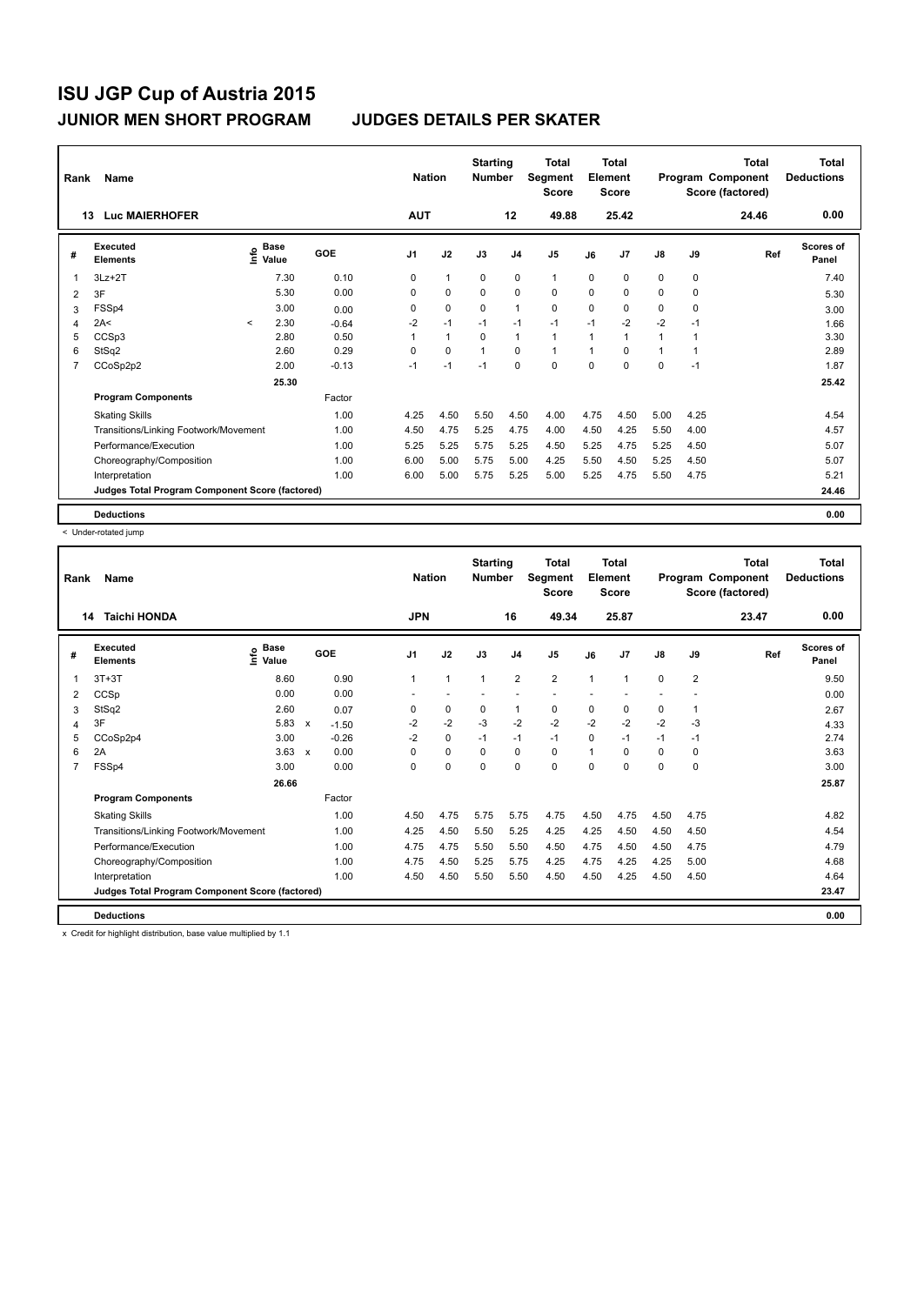| Rank | Name                                            |                                    |                         |         | <b>Nation</b>  |              | <b>Starting</b><br><b>Number</b> |                | <b>Total</b><br><b>Segment</b><br><b>Score</b> |      | <b>Total</b><br>Element<br><b>Score</b> |              |      | Total<br>Program Component<br>Score (factored) | <b>Total</b><br><b>Deductions</b> |
|------|-------------------------------------------------|------------------------------------|-------------------------|---------|----------------|--------------|----------------------------------|----------------|------------------------------------------------|------|-----------------------------------------|--------------|------|------------------------------------------------|-----------------------------------|
| 15   | <b>Jiri BELOHRADSKY</b>                         |                                    |                         |         | <b>CZE</b>     |              |                                  | 19             | 48.02                                          |      | 25.03                                   |              |      | 23.99                                          | 1.00                              |
| #    | Executed<br><b>Elements</b>                     | <b>Base</b><br>$\frac{6}{5}$ Value | GOE                     |         | J <sub>1</sub> | J2           | J3                               | J <sub>4</sub> | J <sub>5</sub>                                 | J6   | J <sub>7</sub>                          | J8           | J9   | Ref                                            | <b>Scores of</b><br>Panel         |
| 1    | 3Lz+COMBO                                       | 6.00                               | $-2.10$                 |         | $-3$           | $-3$         | $-3$                             | $-3$           | $-3$                                           | $-3$ | $-3$                                    | $-3$         | $-3$ |                                                | 3.90                              |
| 2    | 2A                                              | 3.30                               |                         | 0.50    | $\overline{2}$ | $\mathbf{1}$ | $\mathbf{1}$                     | $\mathbf{1}$   | $\mathbf{1}$                                   | 1    | 1                                       | $\mathbf{1}$ | 1    |                                                | 3.80                              |
| 3    | CCoSp3p4                                        | 3.50                               |                         | 0.00    | $-1$           | $\Omega$     | $\Omega$                         | 0              | $\mathbf 0$                                    | 0    | 1                                       | 0            | 0    |                                                | 3.50                              |
| 4    | CCSp2                                           | 2.30                               | $-0.04$                 |         | $-1$           | 0            | $\Omega$                         | 0              | 0                                              | 0    | 0                                       | $-1$         | 0    |                                                | 2.26                              |
| 5    | 3F                                              | 5.83                               | $-0.30$<br>$\mathsf{x}$ |         | $-1$           | $-1$         | $\Omega$                         | $\mathbf 0$    | $\Omega$                                       | 0    | $-1$                                    | $\Omega$     | $-2$ |                                                | 5.53                              |
| 6    | StSq3                                           | 3.30                               |                         | 0.00    | 0              | $\mathbf 0$  | $\mathbf 0$                      | $\mathbf 0$    | $\mathbf 0$                                    | 0    | $\Omega$                                | $\Omega$     | 0    |                                                | 3.30                              |
| 7    | FSSp3                                           | 2.60                               |                         | 0.14    | 0              | 1            | 1                                | $\mathbf 0$    | $\mathbf 0$                                    | 0    | 0                                       | 1            | 0    |                                                | 2.74                              |
|      |                                                 | 26.83                              |                         |         |                |              |                                  |                |                                                |      |                                         |              |      |                                                | 25.03                             |
|      | <b>Program Components</b>                       |                                    | Factor                  |         |                |              |                                  |                |                                                |      |                                         |              |      |                                                |                                   |
|      | <b>Skating Skills</b>                           |                                    |                         | 1.00    | 4.75           | 5.25         | 5.25                             | 5.25           | 5.25                                           | 4.75 | 5.00                                    | 5.25         | 4.75 |                                                | 5.07                              |
|      | Transitions/Linking Footwork/Movement           |                                    |                         | 1.00    | 4.75           | 5.00         | 5.00                             | 4.75           | 4.75                                           | 4.25 | 4.50                                    | 5.00         | 4.00 |                                                | 4.71                              |
|      | Performance/Execution                           |                                    |                         | 1.00    | 4.50           | 4.75         | 5.25                             | 4.75           | 4.50                                           | 4.25 | 5.00                                    | 5.25         | 4.50 |                                                | 4.75                              |
|      | Choreography/Composition                        |                                    |                         | 1.00    | 4.50           | 4.75         | 5.00                             | 5.00           | 4.75                                           | 4.50 | 4.75                                    | 5.00         | 4.50 |                                                | 4.75                              |
|      | Interpretation                                  |                                    |                         | 1.00    | 4.25           | 4.75         | 5.25                             | 5.25           | 4.25                                           | 4.00 | 4.50                                    | 5.25         | 4.75 |                                                | 4.71                              |
|      | Judges Total Program Component Score (factored) |                                    |                         |         |                |              |                                  |                |                                                |      |                                         |              |      |                                                | 23.99                             |
|      | <b>Deductions</b>                               |                                    | Falls:                  | $-1.00$ |                |              |                                  |                |                                                |      |                                         |              |      |                                                | $-1.00$                           |

x Credit for highlight distribution, base value multiplied by 1.1

| Rank | Name                                            |         |                                           |                           |            |            | <b>Nation</b> |              | <b>Starting</b><br><b>Number</b> |                | <b>Total</b><br>Segment<br><b>Score</b> |          | <b>Total</b><br>Element<br><b>Score</b> |          |      | <b>Total</b><br>Program Component<br>Score (factored) | <b>Total</b><br><b>Deductions</b> |
|------|-------------------------------------------------|---------|-------------------------------------------|---------------------------|------------|------------|---------------|--------------|----------------------------------|----------------|-----------------------------------------|----------|-----------------------------------------|----------|------|-------------------------------------------------------|-----------------------------------|
| 16   | <b>Aleix GABARA</b>                             |         |                                           |                           |            | <b>ESP</b> |               |              |                                  | 20             | 47.44                                   |          | 22.86                                   |          |      | 24.58                                                 | 0.00                              |
| #    | Executed<br><b>Elements</b>                     |         | $\frac{e}{E}$ Base<br>$\frac{E}{E}$ Value |                           | <b>GOE</b> | J1         |               | J2           | J3                               | J <sub>4</sub> | J5                                      | J6       | J <sub>7</sub>                          | J8       | J9   | Ref                                                   | <b>Scores of</b><br>Panel         |
| 1    | 3Lo+1T*                                         | $\star$ | 5.10                                      |                           | $-2.10$    | $-3$       |               | $-3$         | $-3$                             | $-3$           | $-3$                                    | $-3$     | $-3$                                    | $-3$     | $-3$ |                                                       | 3.00                              |
| 2    | 3F                                              |         | 5.30                                      |                           | $-0.10$    | $-2$       |               | $\Omega$     | $\Omega$                         | $-1$           | 0                                       | $\Omega$ | $\Omega$                                | 0        | 0    |                                                       | 5.20                              |
| 3    | CCoSp3p3                                        |         | 3.00                                      |                           | 0.14       | 0          |               | 0            | 1                                | 0              | $\mathbf{1}$                            | 0        | 0                                       | 0        | 1    |                                                       | 3.14                              |
| 4    | FSSp4                                           |         | 3.00                                      |                           | 0.14       | 0          |               | $\mathbf{1}$ | $\Omega$                         | 1              | 0                                       | 0        | 1                                       | 0        | 0    |                                                       | 3.14                              |
| 5    | StSq2                                           |         | 2.60                                      |                           | 0.21       | 0          |               | $\mathbf 0$  | $\Omega$                         | 0              | $\mathbf{1}$                            | 1        | 1                                       | 0        | 1    |                                                       | 2.81                              |
| 6    | 2A                                              |         | 3.63                                      | $\boldsymbol{\mathsf{x}}$ | 0.07       | $\Omega$   |               | $\Omega$     | $\Omega$                         | 1              | $\mathbf{1}$                            | $\Omega$ | 0                                       | 0        | 0    |                                                       | 3.70                              |
| 7    | CCSp1                                           |         | 2.00                                      |                           | $-0.13$    | $-1$       |               | $-1$         | $\Omega$                         | $-1$           | 0                                       | 0        | 1                                       | $\Omega$ | $-1$ |                                                       | 1.87                              |
|      |                                                 |         | 24.63                                     |                           |            |            |               |              |                                  |                |                                         |          |                                         |          |      |                                                       | 22.86                             |
|      | <b>Program Components</b>                       |         |                                           |                           | Factor     |            |               |              |                                  |                |                                         |          |                                         |          |      |                                                       |                                   |
|      | <b>Skating Skills</b>                           |         |                                           |                           | 1.00       | 4.25       |               | 4.50         | 5.00                             | 4.75           | 5.00                                    | 5.25     | 4.75                                    | 5.00     | 4.75 |                                                       | 4.82                              |
|      | Transitions/Linking Footwork/Movement           |         |                                           |                           | 1.00       | 4.25       |               | 4.25         | 4.75                             | 4.50           | 4.75                                    | 4.75     | 4.50                                    | 5.00     | 4.75 |                                                       | 4.61                              |
|      | Performance/Execution                           |         |                                           |                           | 1.00       | 4.75       |               | 5.00         | 5.00                             | 5.00           | 5.00                                    | 5.00     | 5.25                                    | 5.25     | 5.25 |                                                       | 5.07                              |
|      | Choreography/Composition                        |         |                                           |                           | 1.00       | 5.00       |               | 4.50         | 5.00                             | 5.00           | 5.00                                    | 5.25     | 5.00                                    | 5.00     | 5.25 |                                                       | 5.04                              |
|      | Interpretation                                  |         |                                           |                           | 1.00       | 4.75       |               | 4.75         | 5.25                             | 5.00           | 5.25                                    | 4.75     | 5.25                                    | 5.25     | 5.00 |                                                       | 5.04                              |
|      | Judges Total Program Component Score (factored) |         |                                           |                           |            |            |               |              |                                  |                |                                         |          |                                         |          |      |                                                       | 24.58                             |
|      | <b>Deductions</b>                               |         |                                           |                           |            |            |               |              |                                  |                |                                         |          |                                         |          |      |                                                       | 0.00                              |

\* Invalid element x Credit for highlight distribution, base value multiplied by 1.1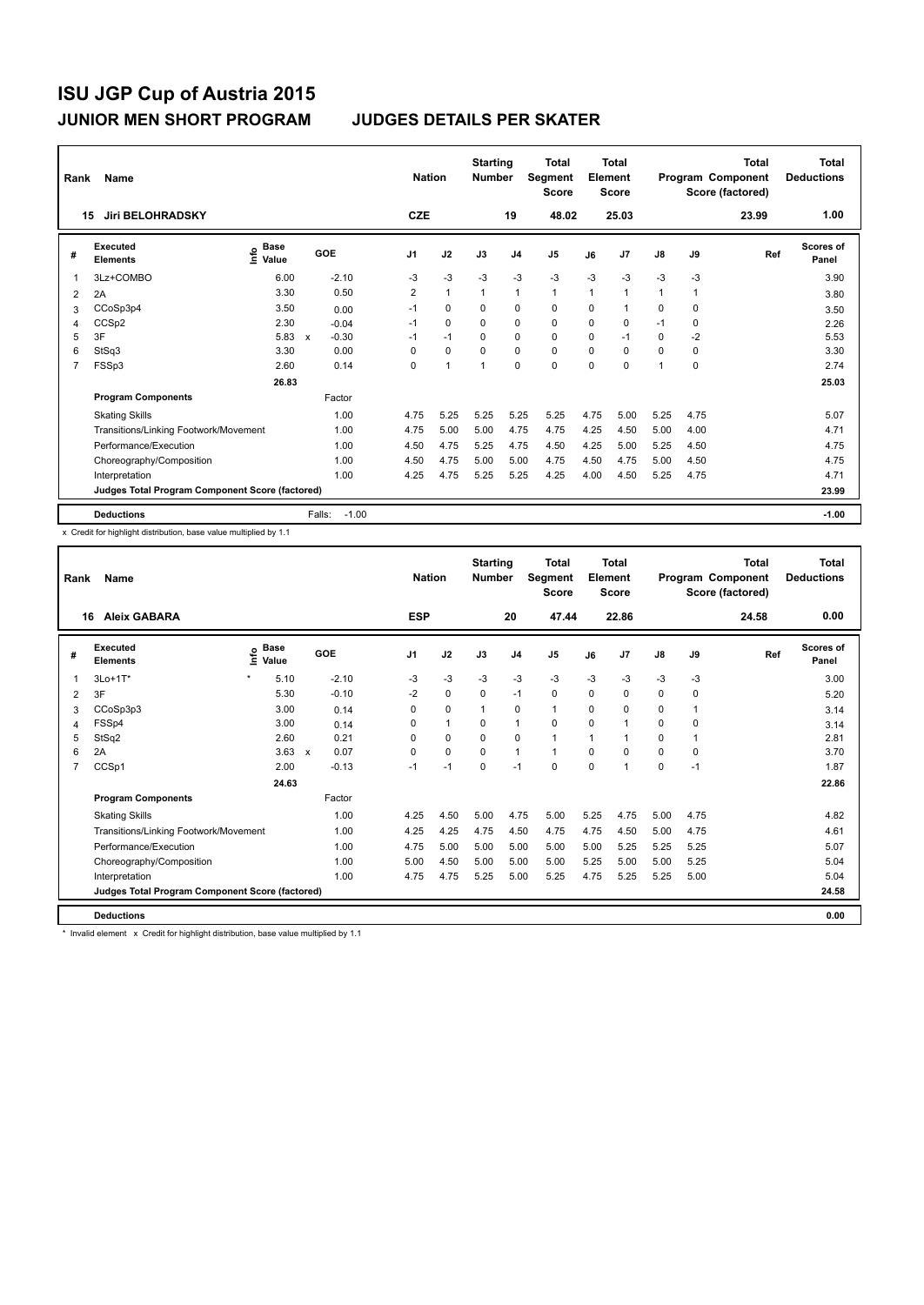| Rank | Name                                            |         |                                  |              |         | <b>Nation</b>            |              | <b>Starting</b><br><b>Number</b> |                | <b>Total</b><br><b>Segment</b><br><b>Score</b> |      | <b>Total</b><br>Element<br><b>Score</b> |      |      | <b>Total</b><br>Program Component<br>Score (factored) | <b>Total</b><br><b>Deductions</b> |
|------|-------------------------------------------------|---------|----------------------------------|--------------|---------|--------------------------|--------------|----------------------------------|----------------|------------------------------------------------|------|-----------------------------------------|------|------|-------------------------------------------------------|-----------------------------------|
| 17   | <b>Edrian Paul CELESTINO</b>                    |         |                                  |              |         | <b>CAN</b>               |              |                                  | 1              | 46.55                                          |      | 20.30                                   |      |      | 27.25                                                 | 1.00                              |
| #    | Executed<br><b>Elements</b>                     |         | <b>Base</b><br>e Base<br>⊆ Value |              | GOE     | J <sub>1</sub>           | J2           | J3                               | J <sub>4</sub> | J <sub>5</sub>                                 | J6   | J <sub>7</sub>                          | J8   | J9   | Ref                                                   | Scores of<br>Panel                |
| 1    | $3Lz + 2T$                                      |         | 7.30                             |              | 0.50    |                          | 1            | 0                                | 0              | $\mathbf{1}$                                   | 1    | 0                                       | 1    | 1    |                                                       | 7.80                              |
| 2    | 3Fe                                             | e       | 3.70                             |              | $-2.10$ | $-3$                     | $-3$         | $-3$                             | $-3$           | $-3$                                           | $-3$ | $-3$                                    | $-3$ | $-3$ |                                                       | 1.60                              |
| 3    | CCoSp3p3                                        |         | 3.00                             |              | 0.21    | 0                        | $\mathbf{1}$ | $\mathbf{1}$                     | $\mathbf{1}$   | $\mathbf{1}$                                   | 0    | 0                                       | 0    | 0    |                                                       | 3.21                              |
| 4    | $1A^*$                                          | $\star$ | 0.00                             | $\mathsf{x}$ | 0.00    | $\overline{\phantom{0}}$ | ٠            |                                  | ٠              |                                                |      |                                         |      |      |                                                       | 0.00                              |
| 5    | CCSp2                                           |         | 2.30                             |              | 0.07    | 0                        | $\Omega$     | 1                                | $\mathbf 0$    | $\mathbf 0$                                    | 0    | $\Omega$                                | 1    | 0    |                                                       | 2.37                              |
| 6    | StSq2                                           |         | 2.60                             |              | 0.21    |                          | $\mathbf 0$  | $\mathbf{1}$                     | $\mathbf 0$    | $\mathbf{1}$                                   | 0    | $\Omega$                                | 0    | 1    |                                                       | 2.81                              |
| 7    | FSSp3                                           |         | 2.60                             |              | $-0.09$ | $\mathbf 0$              | $\mathbf 0$  | $\mathbf 0$                      | $\mathbf 0$    | $-1$                                           | 1    | 0                                       | $-1$ | $-1$ |                                                       | 2.51                              |
|      |                                                 |         | 21.50                            |              |         |                          |              |                                  |                |                                                |      |                                         |      |      |                                                       | 20.30                             |
|      | <b>Program Components</b>                       |         |                                  |              | Factor  |                          |              |                                  |                |                                                |      |                                         |      |      |                                                       |                                   |
|      | <b>Skating Skills</b>                           |         |                                  |              | 1.00    | 6.50                     | 5.50         | 5.75                             | 5.50           | 5.50                                           | 6.25 | 6.00                                    | 5.00 | 5.50 |                                                       | 5.71                              |
|      | Transitions/Linking Footwork/Movement           |         |                                  |              | 1.00    | 5.00                     | 5.00         | 5.50                             | 5.00           | 5.00                                           | 5.75 | 5.75                                    | 5.50 | 5.00 |                                                       | 5.25                              |
|      | Performance/Execution                           |         |                                  |              | 1.00    | 5.50                     | 4.50         | 5.25                             | 5.00           | 5.00                                           | 6.00 | 5.75                                    | 5.00 | 5.50 |                                                       | 5.29                              |
|      | Choreography/Composition                        |         |                                  |              | 1.00    | 6.00                     | 4.75         | 5.50                             | 5.25           | 5.50                                           | 6.25 | 5.50                                    | 5.25 | 5.50 |                                                       | 5.50                              |
|      | Interpretation                                  |         |                                  |              | 1.00    | 6.25                     | 4.75         | 5.50                             | 5.25           | 5.25                                           | 6.00 | 5.75                                    | 5.50 | 5.25 |                                                       | 5.50                              |
|      | Judges Total Program Component Score (factored) |         |                                  |              |         |                          |              |                                  |                |                                                |      |                                         |      |      |                                                       | 27.25                             |
|      | <b>Deductions</b>                               |         |                                  | Falls:       | $-1.00$ |                          |              |                                  |                |                                                |      |                                         |      |      |                                                       | $-1.00$                           |

\* Invalid element x Credit for highlight distribution, base value multiplied by 1.1 e Wrong edge

| Rank                    | Name                                            |         |                                      |                           |                   | <b>Nation</b> |              | <b>Starting</b><br><b>Number</b> |                | <b>Total</b><br>Segment<br><b>Score</b> |          | <b>Total</b><br>Element<br><b>Score</b> |               |          | Total<br>Program Component<br>Score (factored) | <b>Total</b><br><b>Deductions</b> |
|-------------------------|-------------------------------------------------|---------|--------------------------------------|---------------------------|-------------------|---------------|--------------|----------------------------------|----------------|-----------------------------------------|----------|-----------------------------------------|---------------|----------|------------------------------------------------|-----------------------------------|
|                         | Yakau ZENKO<br>18                               |         |                                      |                           |                   | <b>BLR</b>    |              |                                  | 7              | 45.65                                   |          | 23.43                                   |               |          | 24.22                                          | 2.00                              |
| #                       | Executed<br><b>Elements</b>                     |         | $\sum_{k=1}^{\infty}$ Value<br>Value |                           | GOE               | J1            | J2           | J3                               | J <sub>4</sub> | J <sub>5</sub>                          | J6       | J <sub>7</sub>                          | $\mathsf{J}8$ | J9       | Ref                                            | <b>Scores of</b><br>Panel         |
|                         | $3Lz + 3T <$                                    | $\prec$ | 9.00                                 |                           | $-1.40$           | $-2$          | $-1$         | $-2$                             | $-2$           | $-2$                                    | $-2$     | $-2$                                    | $-2$          | $-2$     |                                                | 7.60                              |
| 2                       | CCSp2                                           |         | 2.30                                 |                           | $-0.09$           | $\Omega$      | $\mathbf{1}$ | $\Omega$                         | $-1$           | 0                                       | $\Omega$ | 0                                       | $-1$          | $-1$     |                                                | 2.21                              |
| 3                       | CCoSp3p3                                        |         | 3.00                                 |                           | $-0.21$           | 0             | $-1$         | 0                                | 0              | $-1$                                    | $-1$     | $-1$                                    | $-2$          | -1       |                                                | 2.79                              |
| $\overline{\mathbf{A}}$ | 3F<                                             | $\prec$ | 4.07                                 | $\boldsymbol{\mathsf{x}}$ | $-2.10$           | -3            | $-3$         | -3                               | $-3$           | $-3$                                    | -3       | $-3$                                    | $-3$          | $-3$     |                                                | 1.97                              |
| 5                       | 2A                                              |         | 3.63                                 | $\boldsymbol{\mathsf{x}}$ | $-1.50$           | $-3$          | -3           | $-3$                             | $-3$           | $-2$                                    | $-3$     | $-3$                                    | $-3$          | -3       |                                                | 2.13                              |
| 6                       | StSq3                                           |         | 3.30                                 |                           | 0.14              | $\Omega$      | $\Omega$     | $\Omega$                         | $-1$           | $\mathbf{1}$                            | 1        | $\mathbf{1}$                            | 0             | $\Omega$ |                                                | 3.44                              |
| $\overline{7}$          | FSSp4                                           |         | 3.00                                 |                           | 0.29              | $\Omega$      | $\mathbf{1}$ | $\mathbf{1}$                     | $\Omega$       | 1                                       | 1        | 1                                       | 0             | $\Omega$ |                                                | 3.29                              |
|                         |                                                 |         | 28.30                                |                           |                   |               |              |                                  |                |                                         |          |                                         |               |          |                                                | 23.43                             |
|                         | <b>Program Components</b>                       |         |                                      |                           | Factor            |               |              |                                  |                |                                         |          |                                         |               |          |                                                |                                   |
|                         | <b>Skating Skills</b>                           |         |                                      |                           | 1.00              | 5.00          | 4.75         | 4.75                             | 4.75           | 4.50                                    | 5.25     | 5.25                                    | 5.50          | 4.50     |                                                | 4.89                              |
|                         | Transitions/Linking Footwork/Movement           |         |                                      |                           | 1.00              | 4.75          | 4.50         | 4.25                             | 4.25           | 4.00                                    | 4.50     | 5.00                                    | 5.00          | 4.50     |                                                | 4.54                              |
|                         | Performance/Execution                           |         |                                      |                           | 1.00              | 4.75          | 4.50         | 4.25                             | 4.25           | 4.00                                    | 5.00     | 5.00                                    | 5.00          | 5.00     |                                                | 4.68                              |
|                         | Choreography/Composition                        |         |                                      |                           | 1.00              | 5.75          | 4.75         | 4.75                             | 4.50           | 5.00                                    | 5.50     | 5.25                                    | 5.00          | 5.25     |                                                | 5.07                              |
|                         | Interpretation                                  |         |                                      |                           | 1.00              | 5.25          | 5.00         | 4.50                             | 4.25           | 5.25                                    | 5.25     | 5.50                                    | 5.25          | 4.75     |                                                | 5.04                              |
|                         | Judges Total Program Component Score (factored) |         |                                      |                           |                   |               |              |                                  |                |                                         |          |                                         |               |          |                                                | 24.22                             |
|                         | <b>Deductions</b>                               |         |                                      |                           | $-2.00$<br>Falls: |               |              |                                  |                |                                         |          |                                         |               |          |                                                | $-2.00$                           |

< Under-rotated jump x Credit for highlight distribution, base value multiplied by 1.1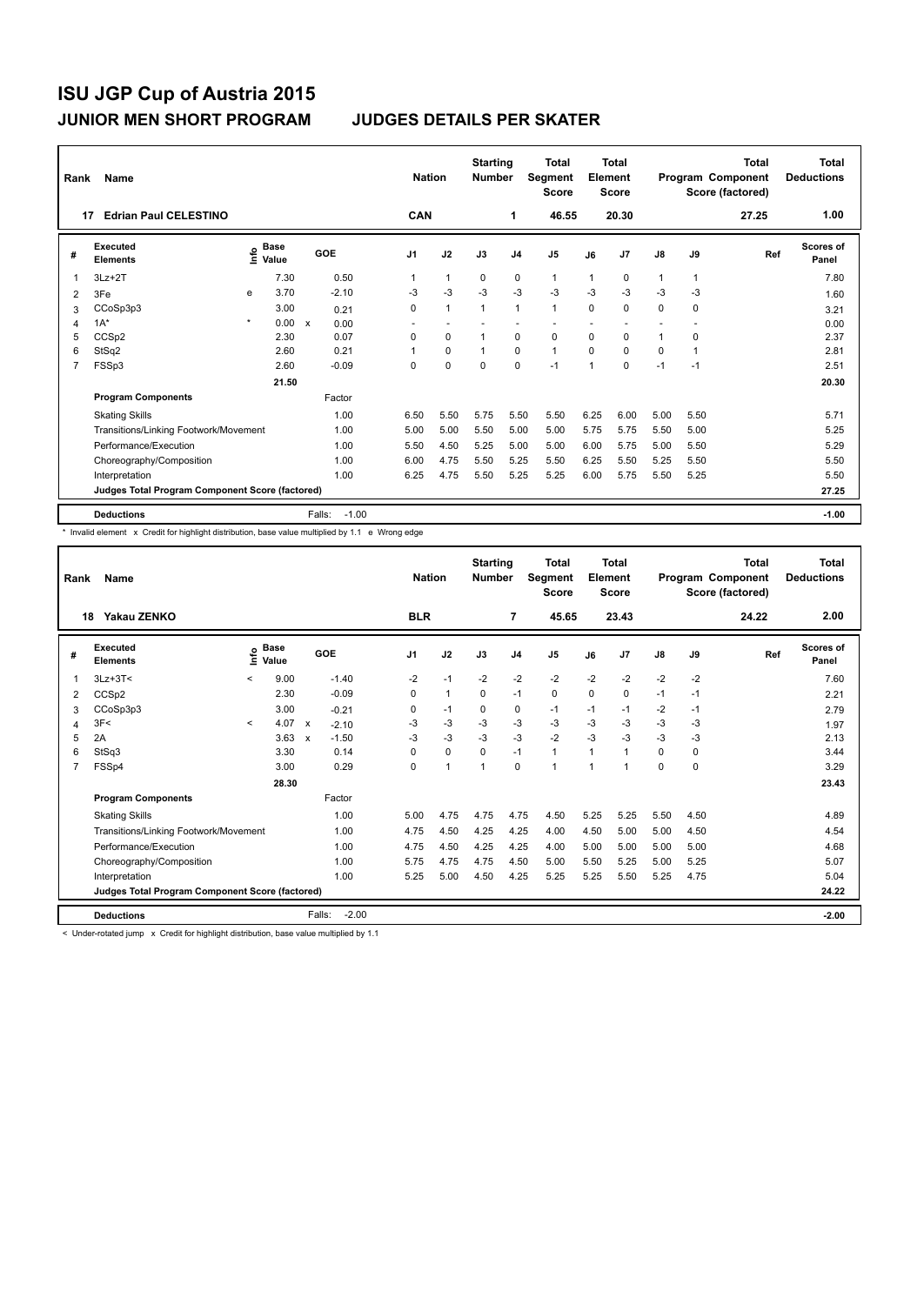| <b>Artur PANIKHIN</b><br>19<br>Executed<br><b>Base</b><br>lnfo<br>GOE<br>#<br>Value<br><b>Elements</b><br>2F<br>1.90<br>$\overline{1}$<br>5.70<br>$3S+2T$<br>2<br>2A<br>3.30<br>3<br>CCoSp3p4<br>3.50<br>$\overline{4}$<br>StSq3<br>3.30<br>5<br>CCSp1<br>6<br>2.00<br>$\overline{7}$<br>FSSp3<br>2.60 |         | <b>Nation</b>  |              | <b>Starting</b><br><b>Number</b> |                | Total<br>Segment<br><b>Score</b> | Element  | Total<br>Score |          | Program Component | Total<br>Score (factored) | Total<br><b>Deductions</b> |
|--------------------------------------------------------------------------------------------------------------------------------------------------------------------------------------------------------------------------------------------------------------------------------------------------------|---------|----------------|--------------|----------------------------------|----------------|----------------------------------|----------|----------------|----------|-------------------|---------------------------|----------------------------|
|                                                                                                                                                                                                                                                                                                        |         | <b>KAZ</b>     |              |                                  | 23             | 44.23                            |          | 22.02          |          |                   | 22.21                     | 0.00                       |
|                                                                                                                                                                                                                                                                                                        |         | J <sub>1</sub> | J2           | J3                               | J <sub>4</sub> | J <sub>5</sub>                   | J6       | J7             | J8       | J9                | Ref                       | <b>Scores of</b><br>Panel  |
|                                                                                                                                                                                                                                                                                                        | 0.00    | $-1$           | $\mathbf 0$  | $\Omega$                         | $\mathbf 0$    | $\Omega$                         | $\Omega$ | 0              | 0        | 0                 |                           | 1.90                       |
|                                                                                                                                                                                                                                                                                                        | 0.00    | $\Omega$       | $\mathbf{1}$ | $\Omega$                         | $\Omega$       | $\Omega$                         | $\Omega$ | 0              | 0        | 0                 |                           | 5.70                       |
|                                                                                                                                                                                                                                                                                                        | 0.07    | $\Omega$       | $\Omega$     | $\Omega$                         | $\mathbf{1}$   | $\Omega$                         | $\Omega$ | 1              | 0        | 0                 |                           | 3.37                       |
|                                                                                                                                                                                                                                                                                                        | $-0.26$ | $-2$           | $-1$         | $-1$                             | $-1$           | $-1$                             | $\Omega$ | 0              | $-1$     | $-1$              |                           | 3.24                       |
|                                                                                                                                                                                                                                                                                                        | 0.00    | $-1$           | $\Omega$     | $\Omega$                         | $\Omega$       | $\Omega$                         | $\Omega$ | 0              | $\Omega$ | 0                 |                           | 3.30                       |
|                                                                                                                                                                                                                                                                                                        | $-0.30$ | $-1$           | $-1$         | $-1$                             | $-1$           | $-1$                             | $-1$     | $-1$           | $-1$     | $-1$              |                           | 1.70                       |
|                                                                                                                                                                                                                                                                                                        | 0.21    | $\Omega$       | 1            | $\Omega$                         | $\mathbf{1}$   | $\Omega$                         | $\Omega$ | 1              | 0        | 1                 |                           | 2.81                       |
| 22.30                                                                                                                                                                                                                                                                                                  |         |                |              |                                  |                |                                  |          |                |          |                   |                           | 22.02                      |
| <b>Program Components</b>                                                                                                                                                                                                                                                                              | Factor  |                |              |                                  |                |                                  |          |                |          |                   |                           |                            |
| <b>Skating Skills</b>                                                                                                                                                                                                                                                                                  | 1.00    | 4.25           | 4.75         | 4.75                             | 4.50           | 4.50                             | 4.50     | 4.75           | 5.00     | 4.50              |                           | 4.61                       |
| Transitions/Linking Footwork/Movement                                                                                                                                                                                                                                                                  | 1.00    | 4.00           | 4.25         | 4.25                             | 4.00           | 4.25                             | 4.00     | 4.50           | 4.75     | 4.25              |                           | 4.21                       |
| Performance/Execution                                                                                                                                                                                                                                                                                  | 1.00    | 4.00           | 4.50         | 4.75                             | 4.50           | 4.00                             | 4.50     | 4.75           | 4.75     | 4.50              |                           | 4.50                       |
| Choreography/Composition                                                                                                                                                                                                                                                                               | 1.00    | 3.75           | 4.25         | 4.75                             | 4.50           | 4.25                             | 4.75     | 4.50           | 5.00     | 4.50              |                           | 4.50                       |
| Interpretation                                                                                                                                                                                                                                                                                         | 1.00    | 4.00           | 4.25         | 4.50                             | 4.50           | 4.00                             | 4.50     | 4.75           | 4.75     | 4.25              |                           | 4.39                       |
| Judges Total Program Component Score (factored)                                                                                                                                                                                                                                                        |         |                |              |                                  |                |                                  |          |                |          |                   |                           | 22.21                      |
| <b>Deductions</b>                                                                                                                                                                                                                                                                                      |         |                |              |                                  |                |                                  |          |                |          |                   |                           | 0.00                       |

| Rank           | Name                                            |    |                      |                           |                   | <b>Nation</b> |                | <b>Starting</b><br><b>Number</b> |                | Total<br>Segment<br><b>Score</b> |              | <b>Total</b><br>Element<br><b>Score</b> |                          |          | <b>Total</b><br>Program Component<br>Score (factored) | Total<br><b>Deductions</b> |
|----------------|-------------------------------------------------|----|----------------------|---------------------------|-------------------|---------------|----------------|----------------------------------|----------------|----------------------------------|--------------|-----------------------------------------|--------------------------|----------|-------------------------------------------------------|----------------------------|
| 20             | <b>Kai Xiang CHEW</b>                           |    |                      |                           |                   | <b>MAS</b>    |                |                                  | 14             | 41.79                            |              | 21.61                                   |                          |          | 21.18                                                 | 1.00                       |
| #              | Executed<br><b>Elements</b>                     | ١m | <b>Base</b><br>Value |                           | GOE               | J1            | J2             | J3                               | J <sub>4</sub> | J <sub>5</sub>                   | J6           | J <sub>7</sub>                          | $\mathsf{J}8$            | J9       | Ref                                                   | <b>Scores of</b><br>Panel  |
| 1              | $3Lz+3Lo<<$                                     | << | 7.80                 |                           | $-1.40$           | $-2$          | $-2$           | $-2$                             | $-2$           | $-2$                             | $-2$         | $-2$                                    | $-2$                     | $-2$     |                                                       | 6.40                       |
| 2              | CCSp                                            |    | 0.00                 |                           | 0.00              | ٠             |                | ٠                                |                | ٠                                |              |                                         | $\overline{\phantom{a}}$ |          |                                                       | 0.00                       |
| 3              | FSSp4                                           |    | 3.00                 |                           | 0.21              |               | $\mathbf{1}$   | 0                                | $\overline{1}$ | 0                                | 0            |                                         | $-1$                     | 0        |                                                       | 3.21                       |
| 4              | 3Fe<                                            | e  | 3.52                 | $\boldsymbol{\mathsf{x}}$ | $-2.10$           | -3            | $-3$           | $-3$                             | $-3$           | $-3$                             | $-3$         | $-3$                                    | $-3$                     | $-3$     |                                                       | 1.42                       |
| 5              | 2A                                              |    | 3.63                 | $\boldsymbol{\mathsf{x}}$ | 0.21              | 0             | $\mathbf 0$    | 0                                | $\mathbf{1}$   | $\mathbf{1}$                     | $\mathbf{1}$ | 0                                       | $\mathbf 0$              |          |                                                       | 3.84                       |
| 6              | StSq3                                           |    | 3.30                 |                           | $-0.20$           | $-2$          | $\mathbf 0$    | $-1$                             | $\Omega$       | $\Omega$                         | $\Omega$     | $\Omega$                                | $-1$                     | $\Omega$ |                                                       | 3.10                       |
| $\overline{7}$ | CCoSp3p4                                        |    | 3.50                 |                           | 0.14              | 0             | $\overline{1}$ | $\Omega$                         | $\overline{1}$ | $\Omega$                         | $\Omega$     | $\Omega$                                | $\Omega$                 |          |                                                       | 3.64                       |
|                |                                                 |    | 24.75                |                           |                   |               |                |                                  |                |                                  |              |                                         |                          |          |                                                       | 21.61                      |
|                | <b>Program Components</b>                       |    |                      |                           | Factor            |               |                |                                  |                |                                  |              |                                         |                          |          |                                                       |                            |
|                | <b>Skating Skills</b>                           |    |                      |                           | 1.00              | 4.25          | 4.50           | 4.50                             | 5.25           | 4.50                             | 4.50         | 4.50                                    | 4.75                     | 4.75     |                                                       | 4.57                       |
|                | Transitions/Linking Footwork/Movement           |    |                      |                           | 1.00              | 4.00          | 4.25           | 3.50                             | 4.50           | 3.75                             | 3.75         | 4.00                                    | 4.50                     | 4.00     |                                                       | 4.04                       |
|                | Performance/Execution                           |    |                      |                           | 1.00              | 4.00          | 4.50           | 4.00                             | 5.00           | 4.00                             | 4.00         | 4.00                                    | 4.25                     | 4.25     |                                                       | 4.14                       |
|                | Choreography/Composition                        |    |                      |                           | 1.00              | 4.25          | 4.25           | 3.75                             | 5.00           | 4.25                             | 4.25         | 4.00                                    | 4.50                     | 4.50     |                                                       | 4.29                       |
|                | Interpretation                                  |    |                      |                           | 1.00              | 3.75          | 4.25           | 3.50                             | 5.00           | 3.75                             | 4.25         | 4.25                                    | 4.50                     | 4.25     |                                                       | 4.14                       |
|                | Judges Total Program Component Score (factored) |    |                      |                           |                   |               |                |                                  |                |                                  |              |                                         |                          |          |                                                       | 21.18                      |
|                | <b>Deductions</b>                               |    |                      |                           | $-1.00$<br>Falls: |               |                |                                  |                |                                  |              |                                         |                          |          |                                                       | $-1.00$                    |

< Under-rotated jump << Downgraded jump x Credit for highlight distribution, base value multiplied by 1.1 e Wrong edge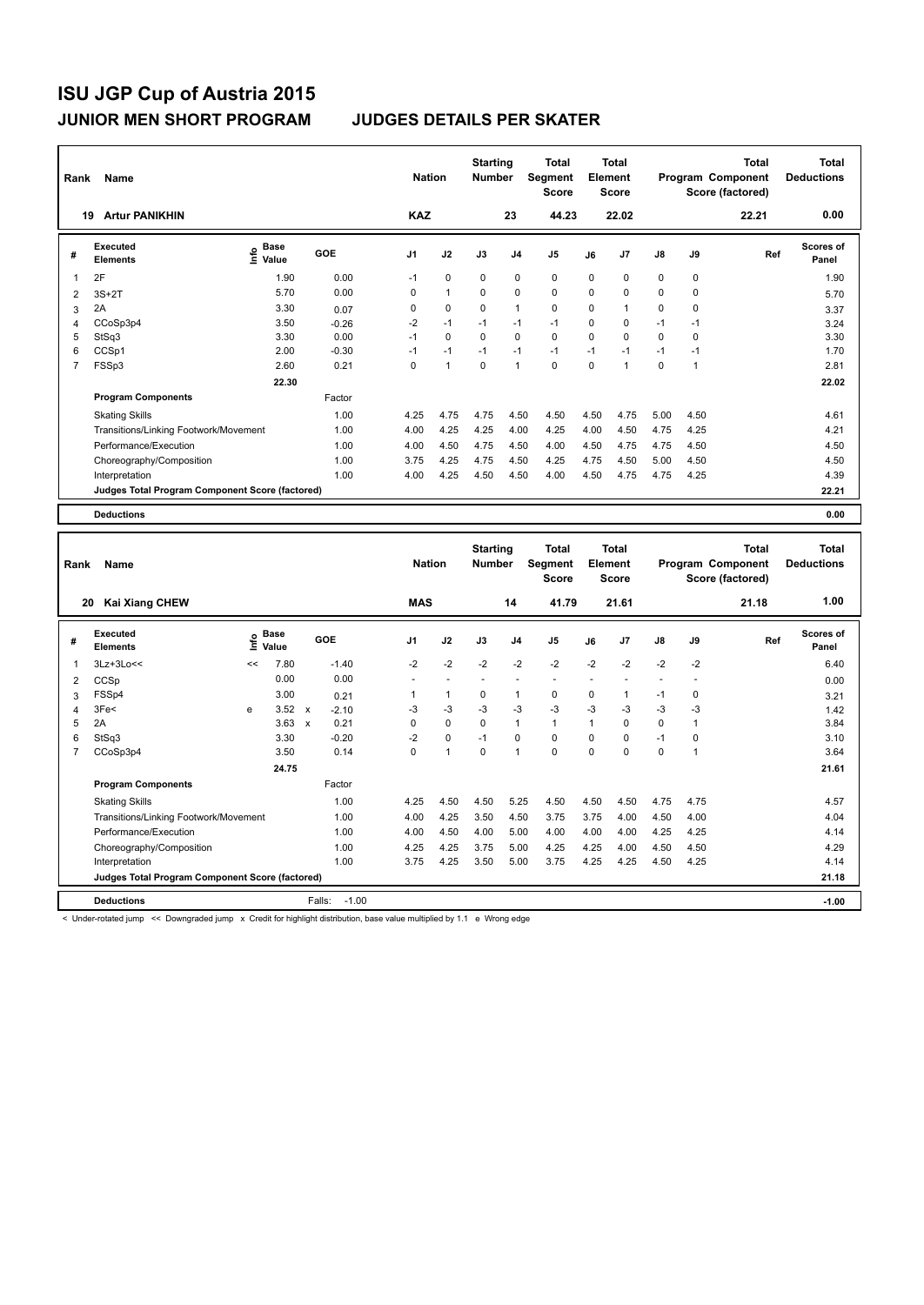| Rank | Name                                            |                              |       |                   |                | <b>Nation</b>  | <b>Starting</b><br><b>Number</b> |                | Total<br>Segment<br><b>Score</b> |          | <b>Total</b><br>Element<br><b>Score</b> |      |      | <b>Total</b><br>Program Component<br>Score (factored) | <b>Total</b><br><b>Deductions</b> |
|------|-------------------------------------------------|------------------------------|-------|-------------------|----------------|----------------|----------------------------------|----------------|----------------------------------|----------|-----------------------------------------|------|------|-------------------------------------------------------|-----------------------------------|
| 21   | <b>Michel TSIBA</b>                             |                              |       |                   | <b>NED</b>     |                |                                  | 3              | 33.60                            |          | 14.09                                   |      |      | 20.51                                                 | 1.00                              |
| #    | Executed<br><b>Elements</b>                     | <b>Base</b><br>lnfo<br>Value |       | GOE               | J <sub>1</sub> | J2             | J3                               | J <sub>4</sub> | J <sub>5</sub>                   | J6       | J <sub>7</sub>                          | J8   | J9   | Ref                                                   | <b>Scores of</b><br>Panel         |
| 1    | 3T+COMBO                                        |                              | 4.30  | $-2.10$           | $-3$           | $-3$           | $-3$                             | $-3$           | $-3$                             | $-3$     | $-3$                                    | $-3$ | -3   |                                                       | 2.20                              |
| 2    | 2F                                              |                              | 1.90  | $-0.17$           | $-1$           | $\Omega$       | $\Omega$                         | $-1$           | $\Omega$                         | $-1$     | $-1$                                    | 0    | $-2$ |                                                       | 1.73                              |
| 3    | FSSp4                                           |                              | 3.00  | 0.00              | 0              | $\overline{1}$ | $\Omega$                         | 0              | $\mathbf 0$                      | $\Omega$ | 0                                       | 0    | 0    |                                                       | 3.00                              |
| 4    | CCSp1                                           |                              | 2.00  | $-0.30$           | $-1$           | $-1$           | $-1$                             | $-1$           | $-2$                             | $\Omega$ | 0                                       | $-1$ | $-2$ |                                                       | 1.70                              |
| 5    | $1A^*$                                          | $\star$                      | 0.00  | 0.00<br>X         | ٠              |                |                                  |                |                                  |          |                                         |      |      |                                                       | 0.00                              |
| 6    | StSq3                                           |                              | 3.30  | $-0.30$           | $-1$           | $\mathbf 0$    | $\mathbf 0$                      | $-1$           | $\mathbf{1}$                     | 0        | 0                                       | $-1$ | $-1$ |                                                       | 3.00                              |
| 7    | CCoSp3p2                                        |                              | 2.50  | $-0.04$           | $-1$           | 0              | 0                                | 0              | 0                                | 0        | 0                                       | $-1$ | 0    |                                                       | 2.46                              |
|      |                                                 |                              | 17.00 |                   |                |                |                                  |                |                                  |          |                                         |      |      |                                                       | 14.09                             |
|      | <b>Program Components</b>                       |                              |       | Factor            |                |                |                                  |                |                                  |          |                                         |      |      |                                                       |                                   |
|      | <b>Skating Skills</b>                           |                              |       | 1.00              | 5.00           | 4.50           | 4.00                             | 4.00           | 4.00                             | 4.25     | 4.50                                    | 4.50 | 4.25 |                                                       | 4.29                              |
|      | Transitions/Linking Footwork/Movement           |                              |       | 1.00              | 4.00           | 4.25           | 3.50                             | 3.75           | 3.50                             | 4.00     | 4.00                                    | 4.25 | 3.75 |                                                       | 3.89                              |
|      | Performance/Execution                           |                              |       | 1.00              | 4.50           | 3.75           | 3.75                             | 3.50           | 3.50                             | 4.25     | 4.50                                    | 4.00 | 4.50 |                                                       | 4.04                              |
|      | Choreography/Composition                        |                              |       | 1.00              | 4.75           | 4.00           | 4.00                             | 4.00           | 4.25                             | 4.75     | 4.00                                    | 4.25 | 4.00 |                                                       | 4.18                              |
|      | Interpretation                                  |                              |       | 1.00              | 4.50           | 4.00           | 4.25                             | 3.25           | 4.00                             | 4.50     | 4.25                                    | 3.75 | 4.00 |                                                       | 4.11                              |
|      | Judges Total Program Component Score (factored) |                              |       |                   |                |                |                                  |                |                                  |          |                                         |      |      |                                                       | 20.51                             |
|      | <b>Deductions</b>                               |                              |       | Falls:<br>$-1.00$ |                |                |                                  |                |                                  |          |                                         |      |      |                                                       | $-1.00$                           |

\* Invalid element x Credit for highlight distribution, base value multiplied by 1.1

| Rank | Name                                            |    |                                  |         | <b>Nation</b> |                | <b>Starting</b><br><b>Number</b> |                          | <b>Total</b><br>Segment<br><b>Score</b> |          | <b>Total</b><br>Element<br><b>Score</b> |                          |              | <b>Total</b><br>Program Component<br>Score (factored) | Total<br><b>Deductions</b> |
|------|-------------------------------------------------|----|----------------------------------|---------|---------------|----------------|----------------------------------|--------------------------|-----------------------------------------|----------|-----------------------------------------|--------------------------|--------------|-------------------------------------------------------|----------------------------|
| 22   | <b>Simon FUKAS</b>                              |    |                                  |         | <b>SVK</b>    |                |                                  | 4                        | 33.18                                   |          | 13.38                                   |                          |              | 19.80                                                 | 0.00                       |
| #    | <b>Executed</b><br><b>Elements</b>              |    | <b>Base</b><br>e Base<br>⊆ Value | GOE     | J1            | J2             | J3                               | J <sub>4</sub>           | J <sub>5</sub>                          | J6       | J7                                      | $\mathsf{J}8$            | J9           | Ref                                                   | Scores of<br>Panel         |
| 1    | 2A                                              |    | 3.30                             | 0.21    | 0             | $\mathbf{1}$   | $\mathbf 0$                      | $\mathbf{1}$             | $\mathbf{1}$                            | 0        | 0                                       | $\mathbf 0$              | $\mathbf{1}$ |                                                       | 3.51                       |
| 2    | 3T<<+COMBO                                      | << | 1.30                             | $-0.60$ | $-3$          | $-3$           | $-3$                             | $-3$                     | $-3$                                    | $-3$     | $-2$                                    | $-3$                     | $-3$         |                                                       | 0.70                       |
| 3    | FSSp3                                           |    | 2.60                             | 0.00    | 0             | $\mathbf 0$    | 0                                | $\mathbf 0$              | $\mathbf 0$                             | $\Omega$ | 0                                       | $-1$                     | 0            |                                                       | 2.60                       |
| 4    | 2F                                              |    | 1.90                             | 0.00    | 0             | $\mathbf 0$    | $\mathbf 0$                      | $\mathbf 0$              | $\mathbf 0$                             | $\Omega$ | $\Omega$                                | 0                        | $-1$         |                                                       | 1.90                       |
| 5    | CCSp                                            |    | 0.00                             | 0.00    | ۰             | ٠              |                                  | $\overline{\phantom{a}}$ | $\sim$                                  |          |                                         | $\overline{\phantom{a}}$ |              |                                                       | 0.00                       |
| 6    | StSq1                                           |    | 1.80                             | $-0.13$ | $-1$          | $\mathbf 0$    | $\Omega$                         | 0                        | $-1$                                    | $\Omega$ | 0                                       | $-1$                     | $-1$         |                                                       | 1.67                       |
|      | CCoSp3p3                                        |    | 3.00                             | 0.00    | $\Omega$      | $\overline{1}$ | $\Omega$                         | $\Omega$                 | $\Omega$                                | $\Omega$ | $\Omega$                                | $\Omega$                 | $\Omega$     |                                                       | 3.00                       |
|      |                                                 |    | 13.90                            |         |               |                |                                  |                          |                                         |          |                                         |                          |              |                                                       | 13.38                      |
|      | <b>Program Components</b>                       |    |                                  | Factor  |               |                |                                  |                          |                                         |          |                                         |                          |              |                                                       |                            |
|      | <b>Skating Skills</b>                           |    |                                  | 1.00    | 4.00          | 4.50           | 4.25                             | 4.00                     | 3.50                                    | 4.00     | 4.75                                    | 4.50                     | 4.00         |                                                       | 4.18                       |
|      | Transitions/Linking Footwork/Movement           |    |                                  | 1.00    | 4.00          | 4.25           | 4.00                             | 3.50                     | 3.00                                    | 3.50     | 4.25                                    | 4.25                     | 3.00         |                                                       | 3.79                       |
|      | Performance/Execution                           |    |                                  | 1.00    | 3.75          | 4.25           | 4.00                             | 3.75                     | 3.25                                    | 3.75     | 4.50                                    | 4.00                     | 3.50         |                                                       | 3.86                       |
|      | Choreography/Composition                        |    |                                  | 1.00    | 4.75          | 4.25           | 4.25                             | 4.00                     | 3.25                                    | 4.25     | 4.25                                    | 4.25                     | 3.50         |                                                       | 4.11                       |
|      | Interpretation                                  |    |                                  | 1.00    | 4.00          | 4.25           | 4.00                             | 3.75                     | 3.00                                    | 3.75     | 4.25                                    | 4.00                     | 3.25         |                                                       | 3.86                       |
|      | Judges Total Program Component Score (factored) |    |                                  |         |               |                |                                  |                          |                                         |          |                                         |                          |              |                                                       | 19.80                      |
|      | <b>Deductions</b>                               |    |                                  |         |               |                |                                  |                          |                                         |          |                                         |                          |              |                                                       | 0.00                       |

<< Downgraded jump